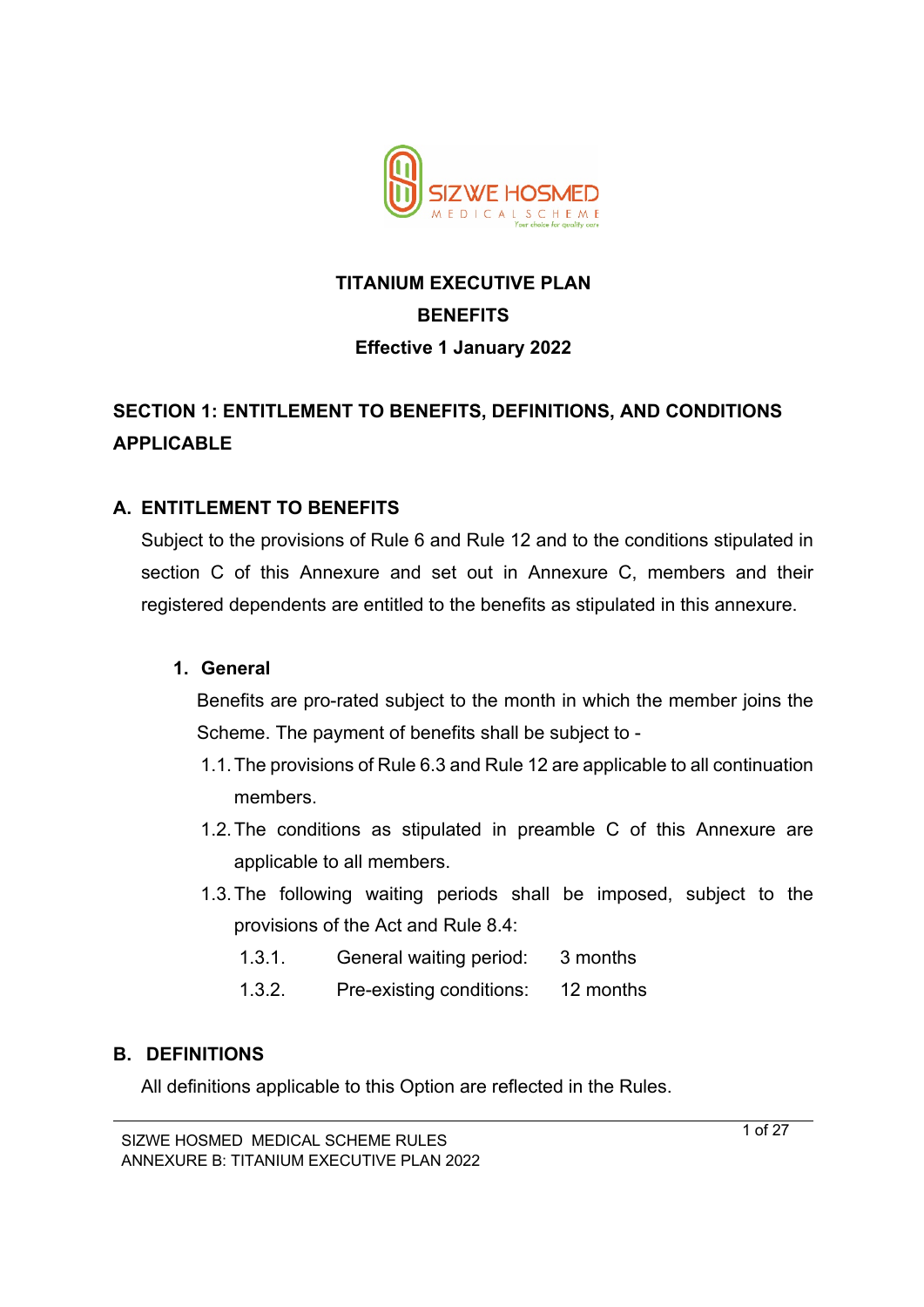## **C. CONDITIONS APPLICABLE**

- 1. Where specifically indicated in this Annexure that a member's entitlement to benefits shall be subject to such healthcare management programme the member shall be obliged to furnish any information required by the scheme to perform its duties.
- 2. Specifically, in the case of the hospital benefit management programme, the scheme may require particulars of diagnosis, clinical investigations, procedures and treatment by the attending medical practitioner of the beneficiary prior to and during admission of the beneficiary to hospital.
- 3. All hospital admissions must be authorised. A co-payment of R1 500 will be applied if authorisation was not obtained prior to admission, except in the case of an emergency.
- 4. Hospital stay is subject to Case Management protocols.
- 5. Frail care is not a covered benefit.
- **6.** Back and Neck ProceduresPreventative Programme:

 6.1. Authorisation for spinal surgery as a result offor the treatment of chronic back and/or neck pain are subject to managed care protocols.

 6.2. Managed care may request adherence to conservative clinical treatment prior to authorising surgery **SECTION 2: SCHEDULE OF BENEFITS**

## **D. OUT OF HOSPITAL BENEFITS**

## 1. **Prescribed Minimum Benefits (PMB):**

In accordance with the Medical Schemes Act, costs will be covered related to the diagnosis, treatment and care of the following conditions as updated by the Council for Medical Schemes (https://www.medicalschemes.com):

- i. medical emergencies,
- ii. chronic conditions as listed in the Chronic Disease List (CDL),
- iii. and medical conditions listed in the Diagnosis Treatment Pairs (DTPs),.

This definition shall apply whenever "PMB applicable" appears in the definition of benefits below. Managed care clinical protocols and designated service provider (DSP) networks are applicable.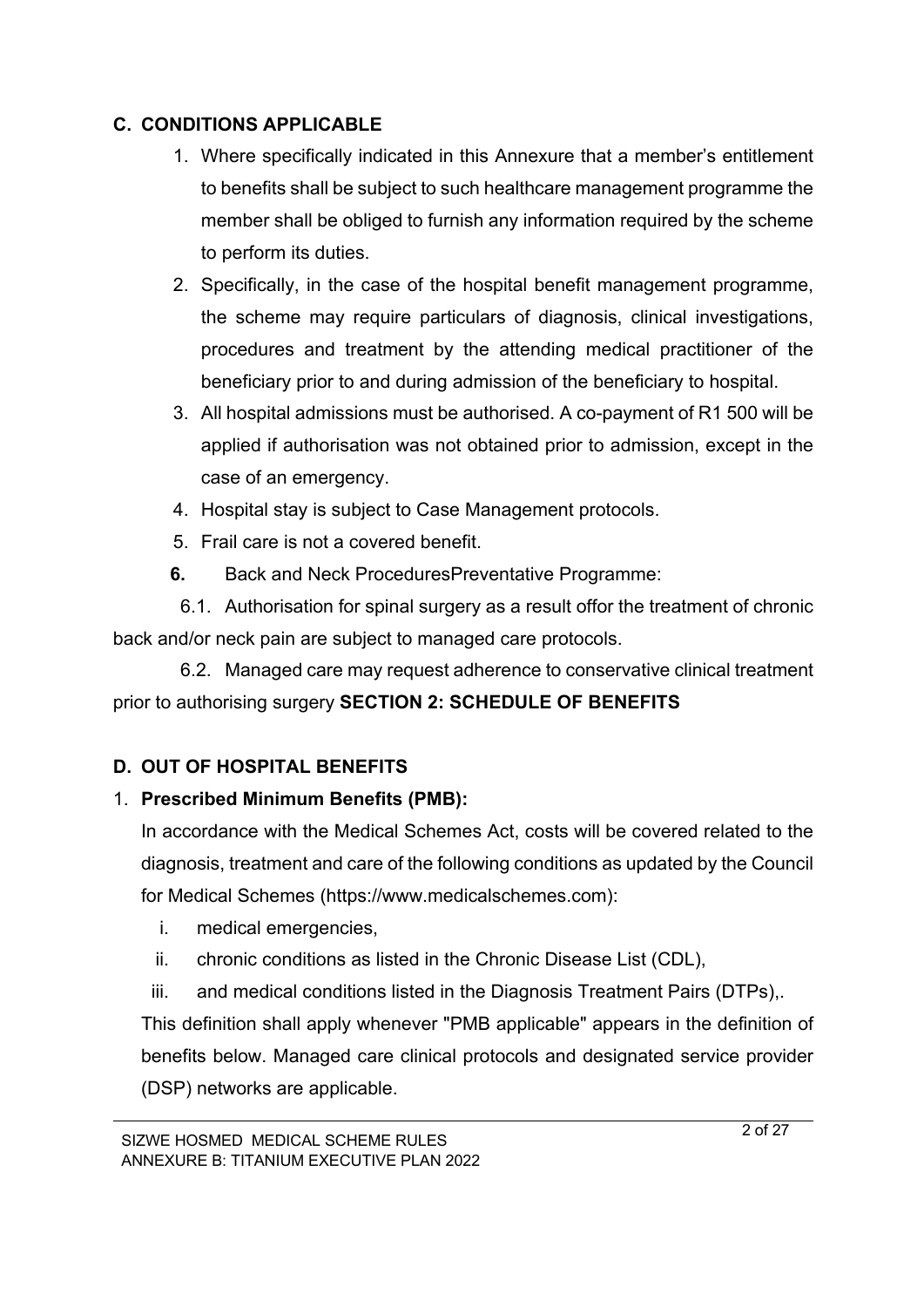## 2. **DAY-TO-DAY BENEFITS**

2.1. The following benefits are covered subject to day-to-day benefit limitations: General Practitioners, Specialists (excludes Psychiatrists), Physiotherapists, Radiologists, Pathologists and Acute Medicines

|                                    | Limit               |
|------------------------------------|---------------------|
| Member without dependents          | R <sub>18</sub> 740 |
| Member with one dependent          | R <sub>25</sub> 329 |
| Member with two dependents         | R <sub>28</sub> 471 |
| Member with three dependents       | R31 744             |
| Member with four dependents        | R35 049             |
| Member with five dependents        | R38 333             |
| Member with six or more dependents | R41 595             |

## 3. **Covid Benefit**

Covid benefit provides for the following:

- 3.1. Covid Vaccine as approved by SAPRA (South African Health Products Regulatory Authority)
- 3.2. Pathology Covid test as approved by CMS regulation
- 3.3. In-Hospital treatment for Covid pneumonia

## 4. **Non-Cancer Specialised Drugs Benefits (incl. Biologics)**

- 4.1. This benefit provides for non-cancer biological drugs. The formulary is subject to managed care protocols and pharmacy protocols.
- 4.2. Benefit will be R130 000 per beneficiary per annum.

## 5. **GENERAL PRACTITIONERS**

5.1. 100% Sizwe Hosmed rates for consultations and visits by general practitioners in the supplier's room or patient's home. The benefits are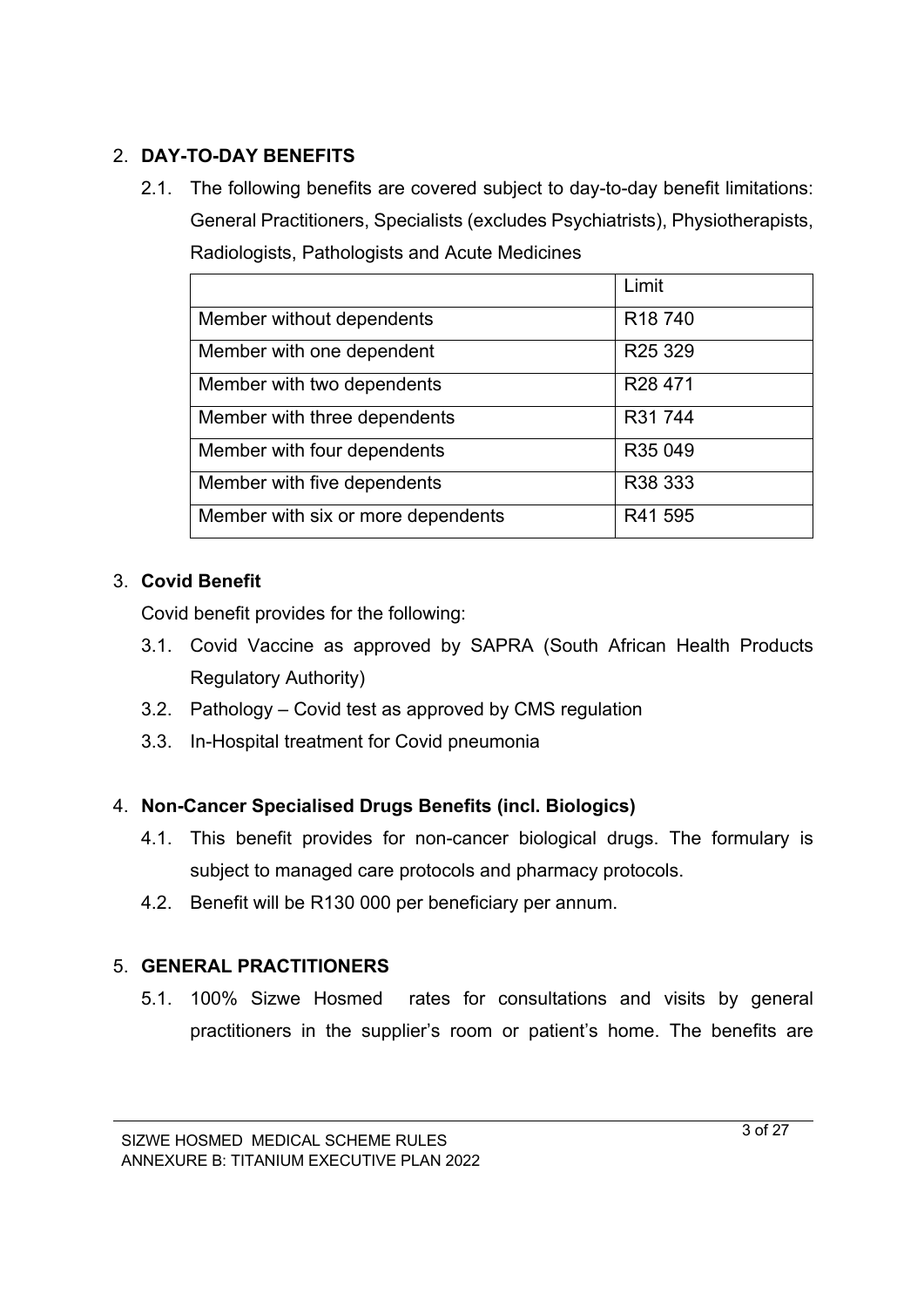subject to availability of funds in the day to day limit as in paragraph D.2 above. PMB applicable.

|                                    | Number of visits |
|------------------------------------|------------------|
| Member without dependents          | 12               |
| Member with one dependent          | 20               |
| Member with two dependents         | 25               |
| Member with three dependents       | 29               |
| Member with four dependents        | 30               |
| Member with five dependents        | 31               |
| Member with six or more dependents | 32               |

### 6. **SPECIALIST**

- 6.1. 100% Sizwe Hosmed rates for medical and surgical consultations and visits by specialists, subject to availability of day-to-day benefits, except in cases of emergencies and PMBs
- 6.2. Psychiatrists are excluded from this benefit and are covered under mental health

|                                    | Number of visits |
|------------------------------------|------------------|
| Member without dependents          | 7                |
| Member with one dependent          | 12               |
| Member with two dependents         | 15               |
| Member with three dependents       | 16               |
| Member with four dependents        | 17               |
| Member with five dependents        | 19               |
| Member with six or more dependents | 20               |

### 7. **PHYSIOTHERAPISTS**

7.1. 100% Sizwe Hosmed rates subject to the limit set out in the day-to-day benefits above. PMB applicable.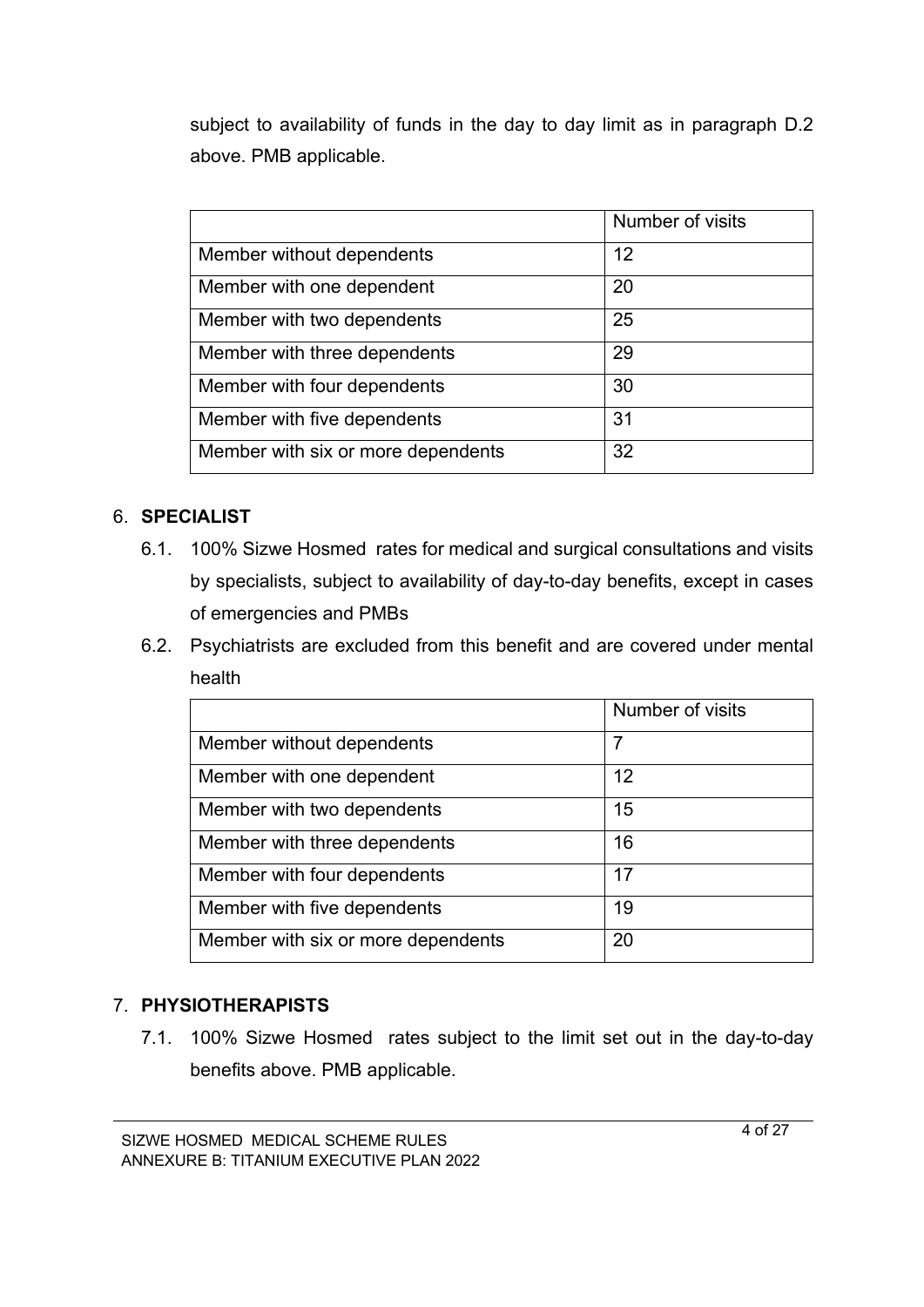## 8. **RADIOLOGY AND RADIOGRAPHY**

## 8.1. **General Radiology**

- 8.1.1. 100% Sizwe Hosmed rates for general diagnostic radiology subject to managed care guidelines and protocols
- 8.1.2. Tests related to oncology for registered beneficiaries are covered as part the Oncology Management Programme

## 8.2. **Specialised radiology**

8.2.1. (MRI/CAT scan/Angiogram) subject to an overall combined in and out hospital limit of R43 138 per family per annum

## 8.3. **Interventional radiology**

8.3.1. Refer to paragraph E.11.4. PMB applicable.

## 9. **PATHOLOGY**

- 9.1. 100% Sizwe Hosmed rates for blood and histology tests and other pathology tests performed by a GP, medical specialist or a biomedical technologist and private nurse practitioner. Subject to managed care guidelines and protocols
- 9.2. Pathology tests related to oncology and HIV/AIDS for registered beneficiaries are covered as part of the Disease Management Programme. PMB applicable.

## 10.**ACUTE MEDICINE**

10.1. Concurrently with the limits shown below, benefits for acute medication and pharmacy advised therapy (PAT) are subject to the overall day-to-day limit.

|                              | Sub-limit           |
|------------------------------|---------------------|
| Member without dependents    | R <sub>5</sub> 331  |
| Member with one dependent    | R9 436              |
| Member with two dependents   | R <sub>10</sub> 946 |
| Member with three dependents | R <sub>12</sub> 456 |
| Member with four dependents  | R <sub>13</sub> 256 |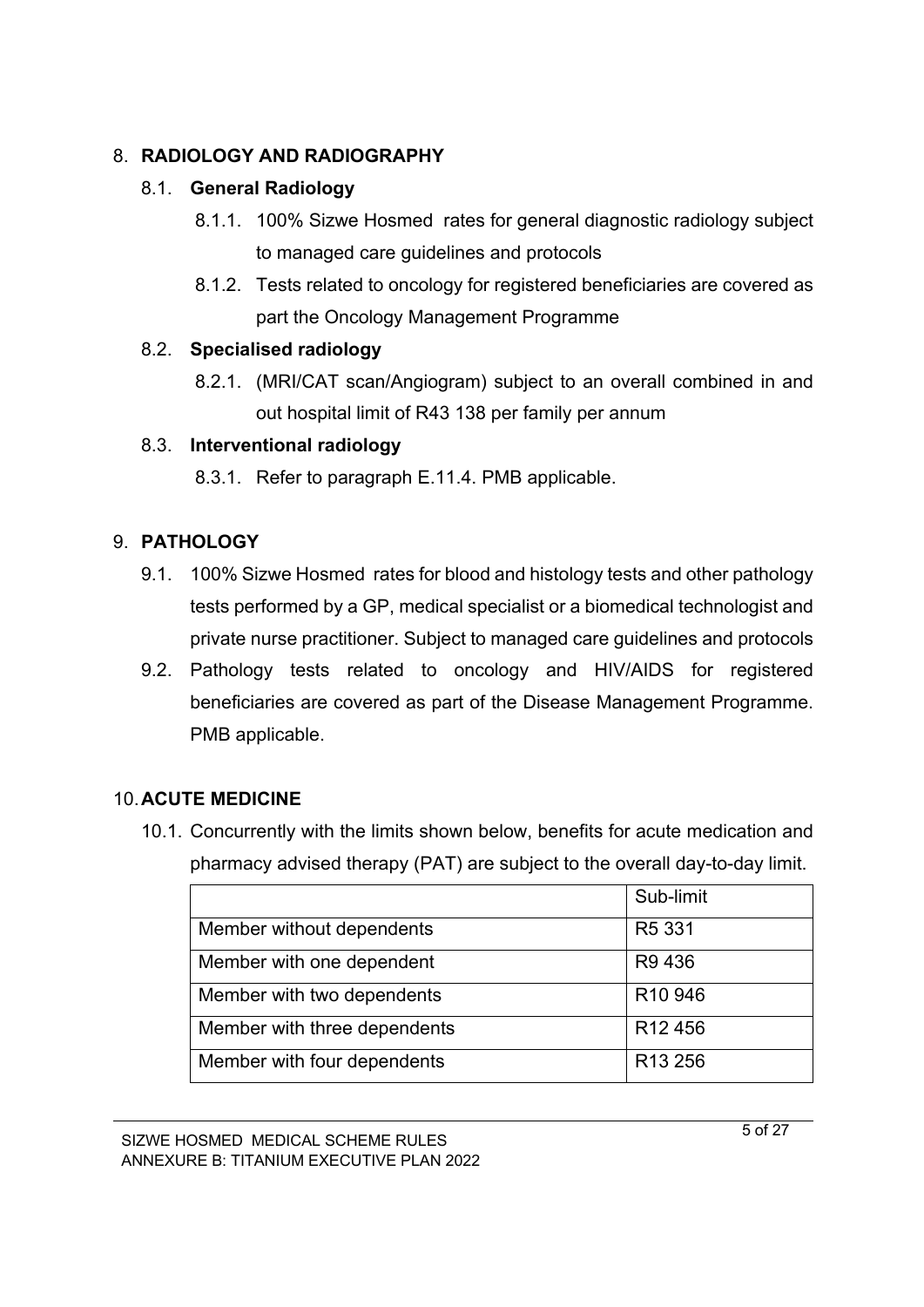| Member with five dependents        | R <sub>13</sub> 956 |
|------------------------------------|---------------------|
| Member with six or more dependents | R <sub>14</sub> 645 |

- 10.2. This benefit is subject to the conditions stipulated below:
	- 10.2.1. The Pharmaceutical Benefit Management Programme;
		- 10.2.1.1. Reimbursement is at 100% SEP plus the dispensing fee as per the Department of Health's 2015 Dispensing Regulations, or as per the Sizwe Hosmed tariff as negotiated with the service provider;
	- 10.2.2. Medicine must be prescribed by a person legally entitled to prescribe; and
	- 10.2.3. Medicine used during an in-hospital event is excluded from this benefit.

## 11.**MATERNITY AND INFERTILITY**

## 11.1. **Antenatal Consultations**

- 11.1.1. 100% Sizwe Hosmed rates for antenatal consultations
- 11.1.2. Limited to nine (9) midwife, GP or Specialist antenatal visits per pregnancy, over and above the regular GP benefits as stated in paragraph D.5 above,.

11.1.2.1. Specialist excludes obstetrician

11.1.3. Six (6) specialist obstetrician visits per pregnancy at referral by the GP or midwife, over and above the regular specialist benefits as stated in paragraph D.6.

## 11.2. **Pregnancy Scan and Tests**

11.2.1. 100% Sizwe Hosmed rates for pregnancy scans and the following pregnancy-related tests subject to registration for the maternity benefit management program: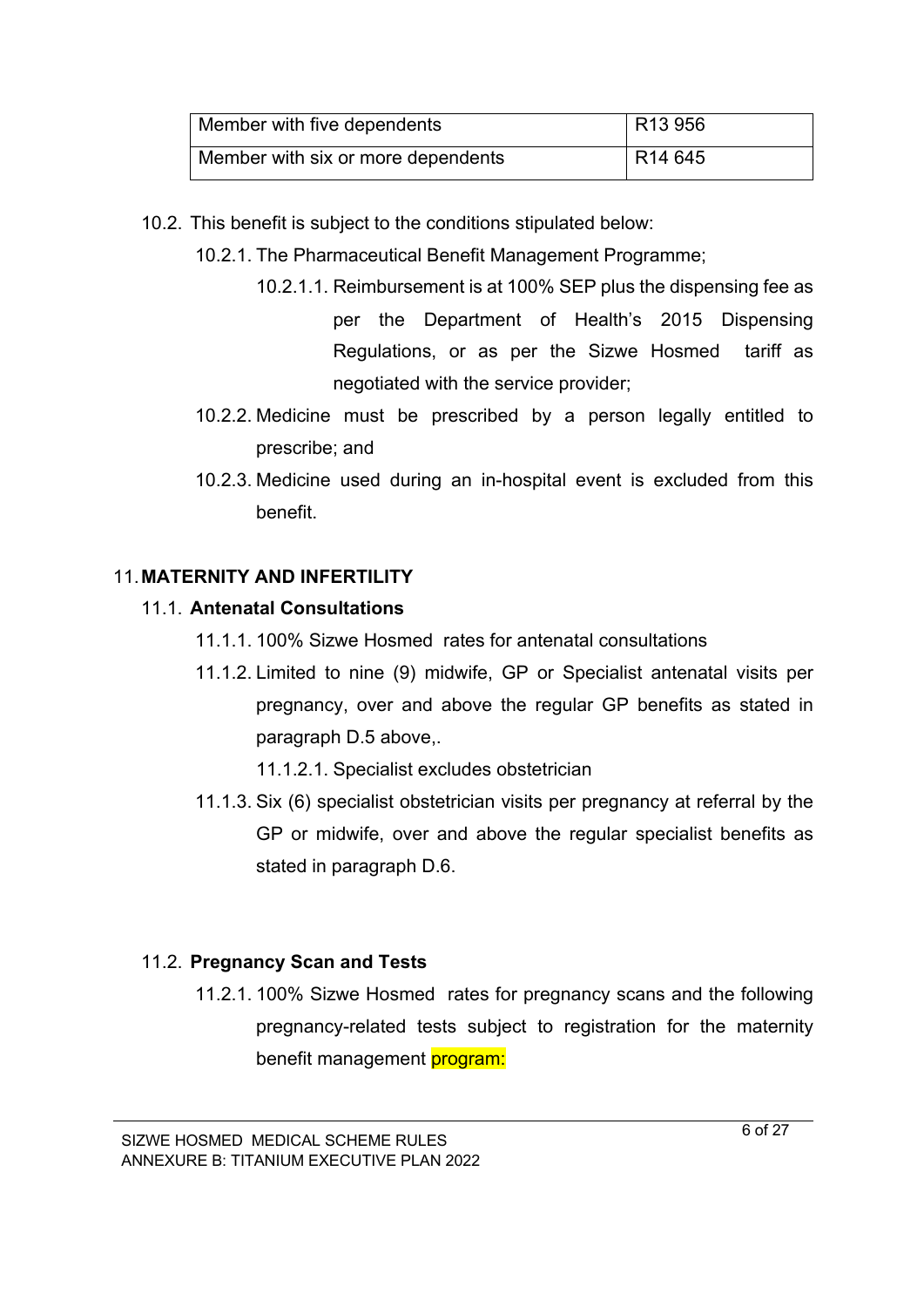11.2.1.1. Two (2) Haemoglobin measurement tests,

- 11.2.1.2. One (1) blood grouping test,
- 11.2.1.3. one (1) VDRL test for syphilis and
- 11.2.1.4. Two (2) HIV blood test over and above the regular pathology benefits in rule 1.1.5
- 11.2.1.5. One (1) full blood count test
- 11.2.1.6. Twelve (12) urine analysis tests
- 11.2.1.7. Vitamins worth R114 paid from day to day benefit
- 11.2.2. Two (2) 2D scans per pregnancy, excluding the diagnostic sonar. Scans paid at 2D rates as per negotiated rates with the provider.

### 11.3. **Infertility**

- 11.3.1. All investigations for an infertility condition will be covered in a DSP hospital and in accordance with the policies of the relevant Public Authorities.
- 11.3.2. Above excludes treatment for infertility.

### 12.**ADDITIONAL OUT OF HOSPITAL BENEFITS**

### 12.1. **Private Nurse**

- 12.1.1. Subject to benefits at Sizwe Hosmed Private Nurse rates and Preauthorisation
- 12.1.2. Frail care is not a covered benefit.
- 12.1.3. Limit per year per family: R 10 486
- 12.1.4. PMB applicable

## 12.2. **Clinical and Medical Technologist**

- 12.2.1. 100% Sizwe Hosmed rates with the following annual limits per family included in the Auxiliary Services benefits
	- 12.2.1.1. Member without a dependent: R 3 196
	- 12.2.1.2. Member with one or more dependent: R 5 385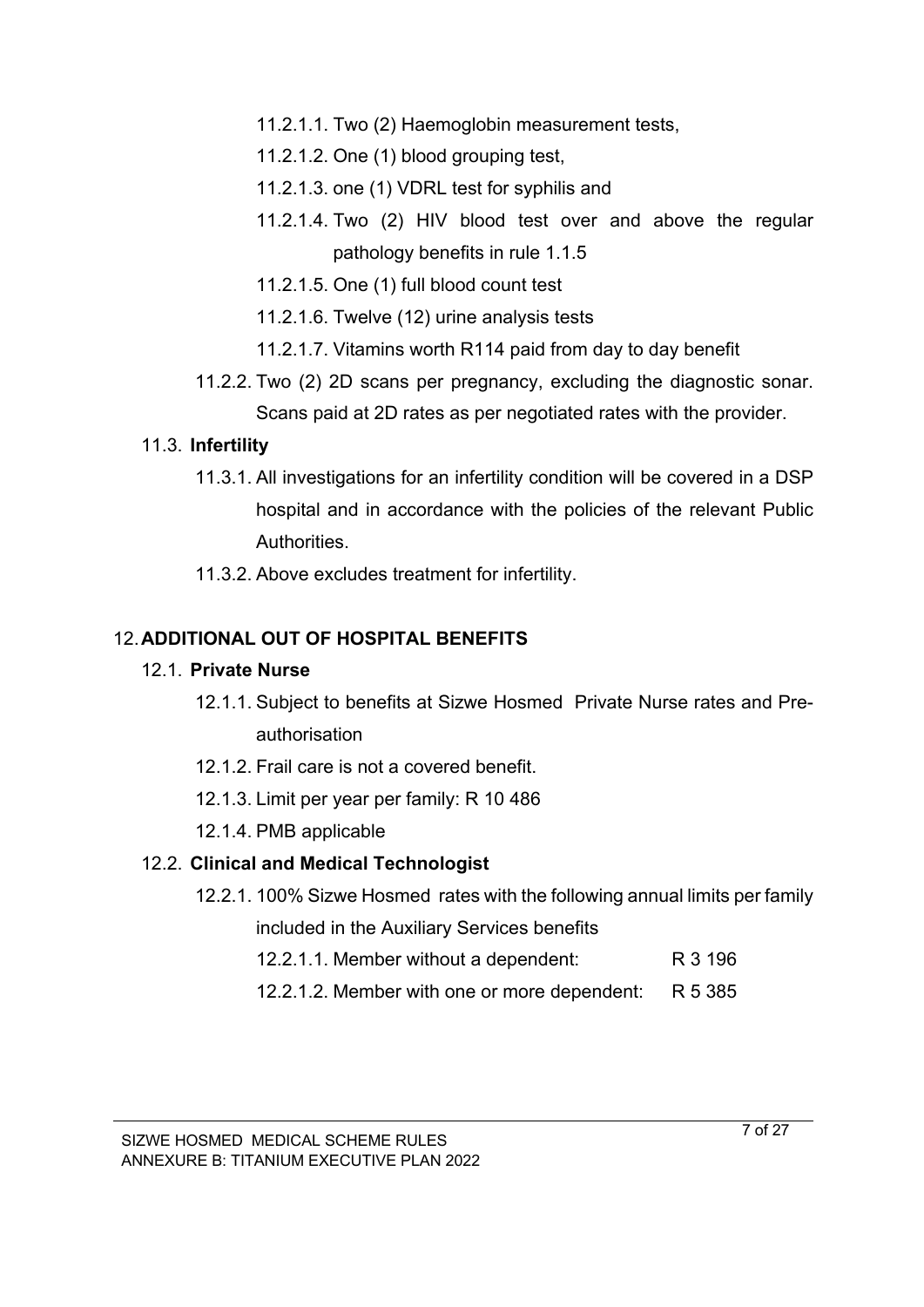### 13.**AUXILIARY SERVICES**

- 13.1. Limited to speech therapy; podiatry; occupational therapy; social worker; dietetics; audiology; homeopathy; educational psychologist; biokinetist and registered counsellor
- 13.2. Subject to the provisions as stated below:
- 13.3. 100% Sizwe Hosmed rates with the following annual limits per family: 13.3.1. Member without a dependent: R3 196 13.3.2. Member with one or more dependent: R5 385
- 13.4. PMB applicable

## 14.**ASSOCIATED HEALTH SERVICES**

### 14.1. **Chiropractic and Homeopathy Treatment**

- 14.1.1. 100% Sizwe Hosmed rates limited to R2 310 per beneficiary per annum.
- 14.1.2. Medicines prescribed and dispensed fall within the benefit limit.

### 15.**CHRONIC MEDICINES**

- 15.1. Reimbursement is at 100% single exit price (SEP) plus the dispensing fee as per the Department of Health's most current gazetted Dispensing Regulations;
- 15.2. 100% negotiated tariff at Preferred Provider Network, subject to formulary and clinical protocols;
- 15.3. 100% cost for Prescribed Minimum Benefits Chronic Conditions, subject to Pre-authorisation, preferred providers and Treatment Protocols.

## 15.4. **PMB Conditions**

- 15.4.1. Only the CDL and non-CDL conditions listed below will be covered at 100% of the cost of registered medicines prescribed by a person legally entitled to prescribe, provided that::
	- 15.4.1.1. The beneficiary is registered on the chronic medicine programme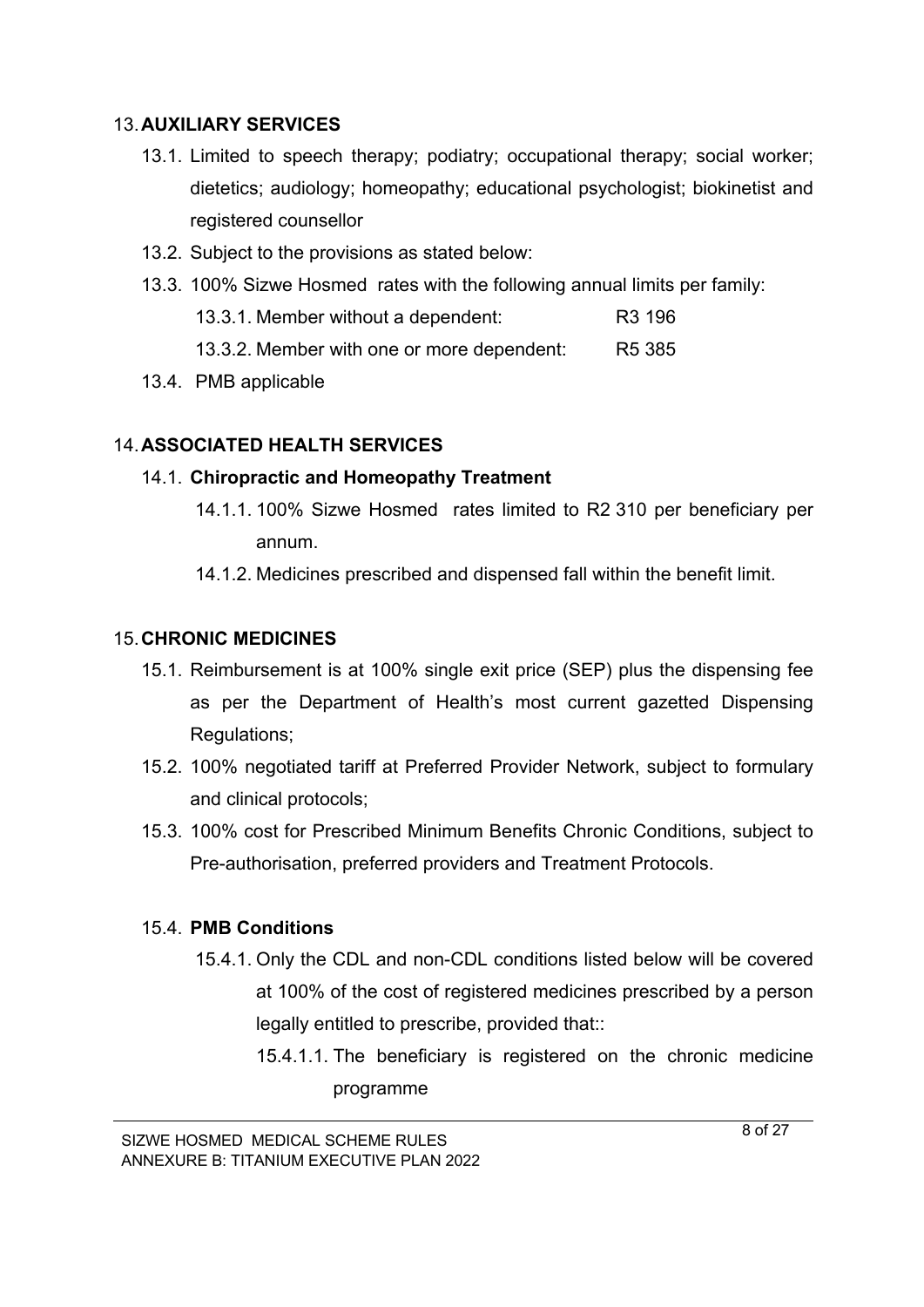- 15.4.1.2. Where there is a generic equivalent the benefit shall not exceed the maximum retail price of the generic equivalent.
- 15.4.1.3. Medicines prescribed are within the formulary and where the formulary is not adhered to, a reference price will be applied
- 15.4.1.4. Where medication prescribed is not authorised the benefit shall be at 100% of the cost and subject to and charged against the limits set below.

CDL conditions

| Addison's disease             | Epilepsy                     |
|-------------------------------|------------------------------|
| Asthma                        | Glaucoma                     |
| Bipolar mood disorder         | Haemophilia                  |
| <b>Bronchiectasis</b>         | Hyperlipidaemia              |
| Cardiac failure               | Hypertension                 |
| Cardiomyopathy                | Hypothyroidism               |
| Chronic obstructive pulmonary | Multiple sclerosis           |
| disease                       |                              |
| Chronic renal disease         | Parkinson's disease          |
| Coronary artery disease       | Rheumatoid arthritis         |
| Crohn's disease               | Schizophrenia                |
| Diabetes insipidus            | Systemic lupus erythematosus |
| Diabetes mellitus types 1 & 2 | Ulcerative colitis           |
| Dysrhythmias                  | <b>HIV/AIDS</b>              |

#### Non-CDL conditions

| <b>Allergic Rhinitis (ENT</b> |                             |
|-------------------------------|-----------------------------|
| Treatment, Paediatric         | Gout                        |
| Treatment)                    |                             |
| Alzheimer's disease           | Hormone replacement therapy |
|                               | (HRT)                       |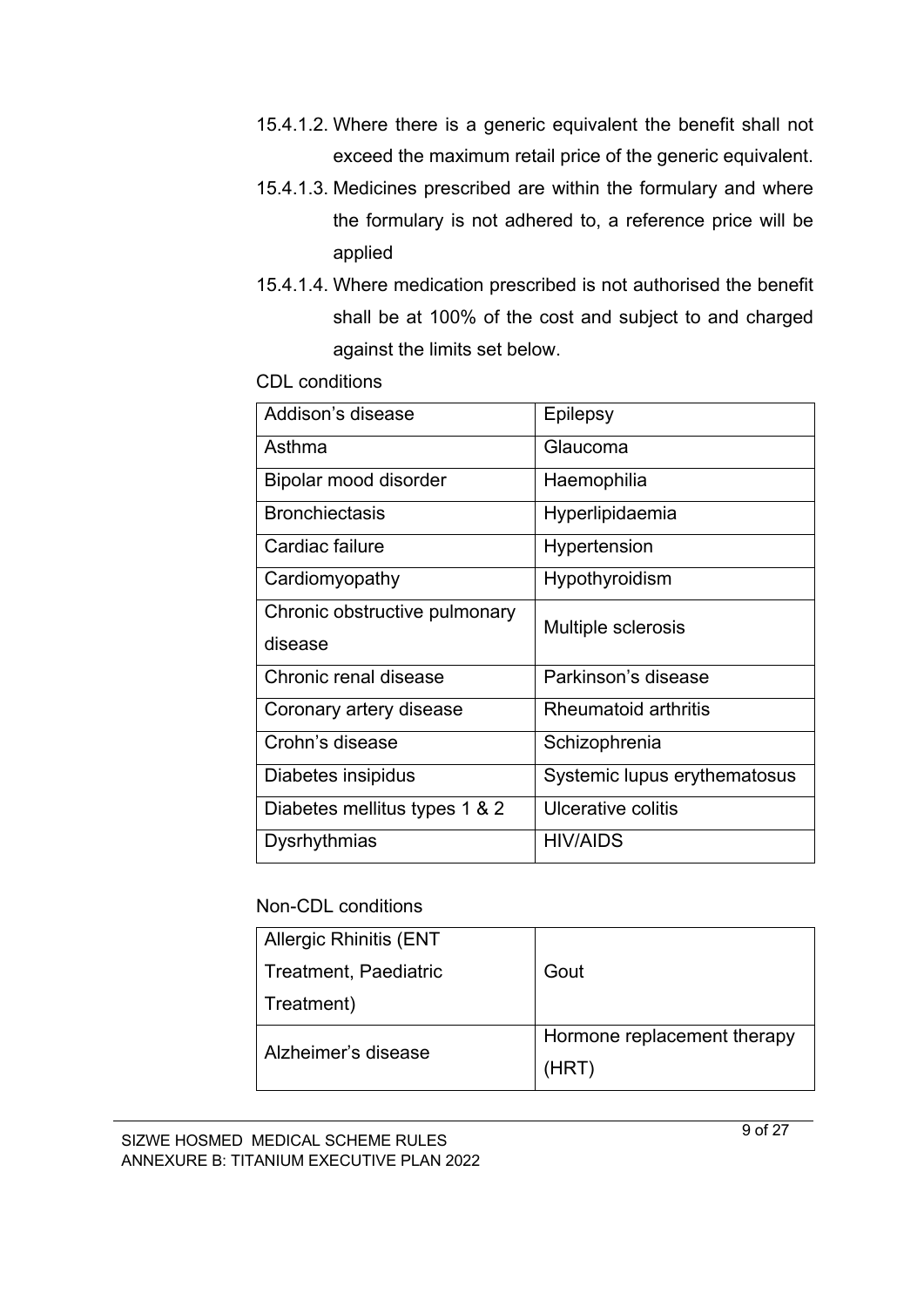| Anaemia: vitamin B12<br>deficiency                  | Iron deficiency anaemia                        |
|-----------------------------------------------------|------------------------------------------------|
| <b>Ankylosing Spondylitis</b>                       | Migraine                                       |
| Anti-phospholipid syndrome                          | <b>Motor Neuron Disease</b>                    |
| Aplastic anaemia                                    | <b>Myasthenia Gravis</b>                       |
| <b>Attention Deficit Disorder/</b><br>Hyperactivity | Osteo-arthritis                                |
| <b>Benign Prostatic Hypertrophy</b>                 | Osteoporosis                                   |
| <b>Chronic Urinary Tract Infection</b>              | <b>Obsessive Compulsive</b><br><b>Disorder</b> |
| Cryoglobulinemia                                    | Paget's disease                                |
| <b>Delusional Disorders</b>                         | Pancreatic Insufficiency                       |
| Depression                                          | Peripheral Vascular Disease                    |
| Dermatomyositis                                     | Psoriasis                                      |
| Endocarditis                                        | Pituitary adenomas                             |
| Enuresis/Incontinent                                | <b>Pulmonary Interstitial Fibrosis</b>         |
| Gastro Oesophageal Reflux                           | <b>Stroke</b>                                  |
| Hypoparathyroidism                                  |                                                |

### 15.5. **Non-PMB Conditions**

- 15.5.1. Medicines are subject to approval and acceptance on the chronic medication programme.
- 15.5.2. Conditions will be covered up to the annual chronic benefit limit as per table below. Subject to a maximum of R12 664 per beneficiary per annum.

|                              | <b>Defined Benefit</b> |
|------------------------------|------------------------|
| Member without dependent     | R <sub>12</sub> 664    |
| Member with one dependent    | R <sub>25</sub> 361    |
| Member with two dependents   | R37 906                |
| Member with three dependents | R <sub>50</sub> 581    |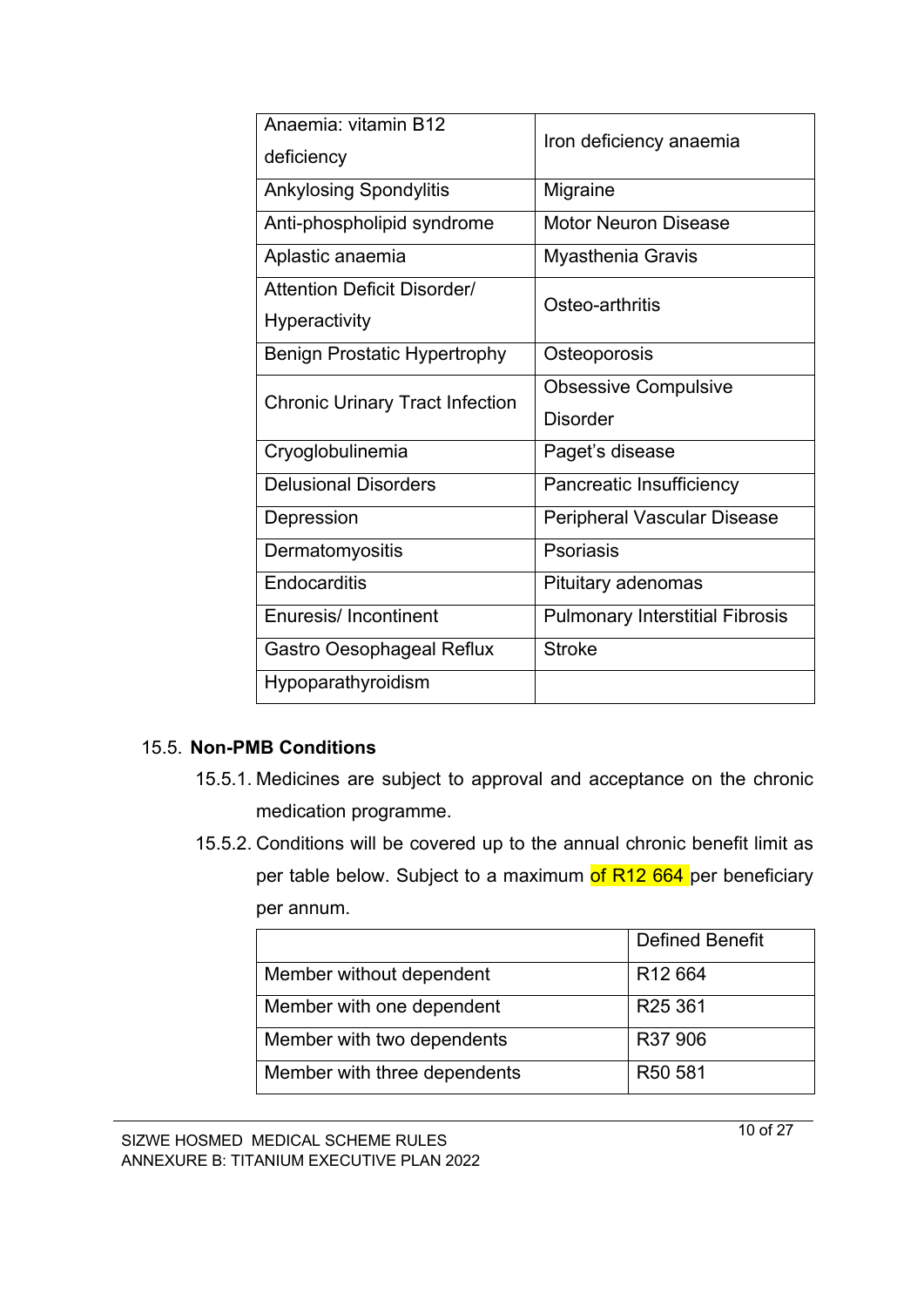| Member with four dependents        | R63 257 |
|------------------------------------|---------|
| Member with five dependents        | R75 943 |
| Member with six or more dependents | R88 630 |

### 16.**APPLIANCES**

- 16.1. 100% Sizwe Hosmed rate with the following annual limits per family:
	- 16.1.1. Member without a dependent: R 3 053
	- 16.1.2. Member with one or more dependent: R 5 079
- 16.2. Includes procurements towards the following devices and appliances subject to approval via managed care protocols:
	- 16.2.1. Nebulizer,
	- 16.2.2. Glucometer,
	- 16.2.3. Insulin pump and
	- 16.2.4. blood pressure machines
	- 16.2.5. Morphine pump,
	- 16.2.6. C-PAP machine and
	- 16.2.7. Other clinically appropriate unspecified appliance items.
- 16.3. Any appliance item is payable only once per annum
- 16.4. The cost of C-PAP machines is payable from this benefit, subject to fulfilment of clinical criteria and procurement protocols
- 16.5. Prescribed Minimum Benefits apply. All items are payable at cost with no copayment or deductibles, subject to minimum benefit package, preferred provider network and Managed Care clinical protocols

### 17.**MENTAL HEALTH**

- 17.1. Limited to Psychiatrists, Clinical and Counselling Psychologists for mental health disorders.
- 17.2. Benefit excludes services covered under the auxiliary benefit.
- 17.3. 100% Sizwe Hosmed rates subject to annual limit of R19 101 per family.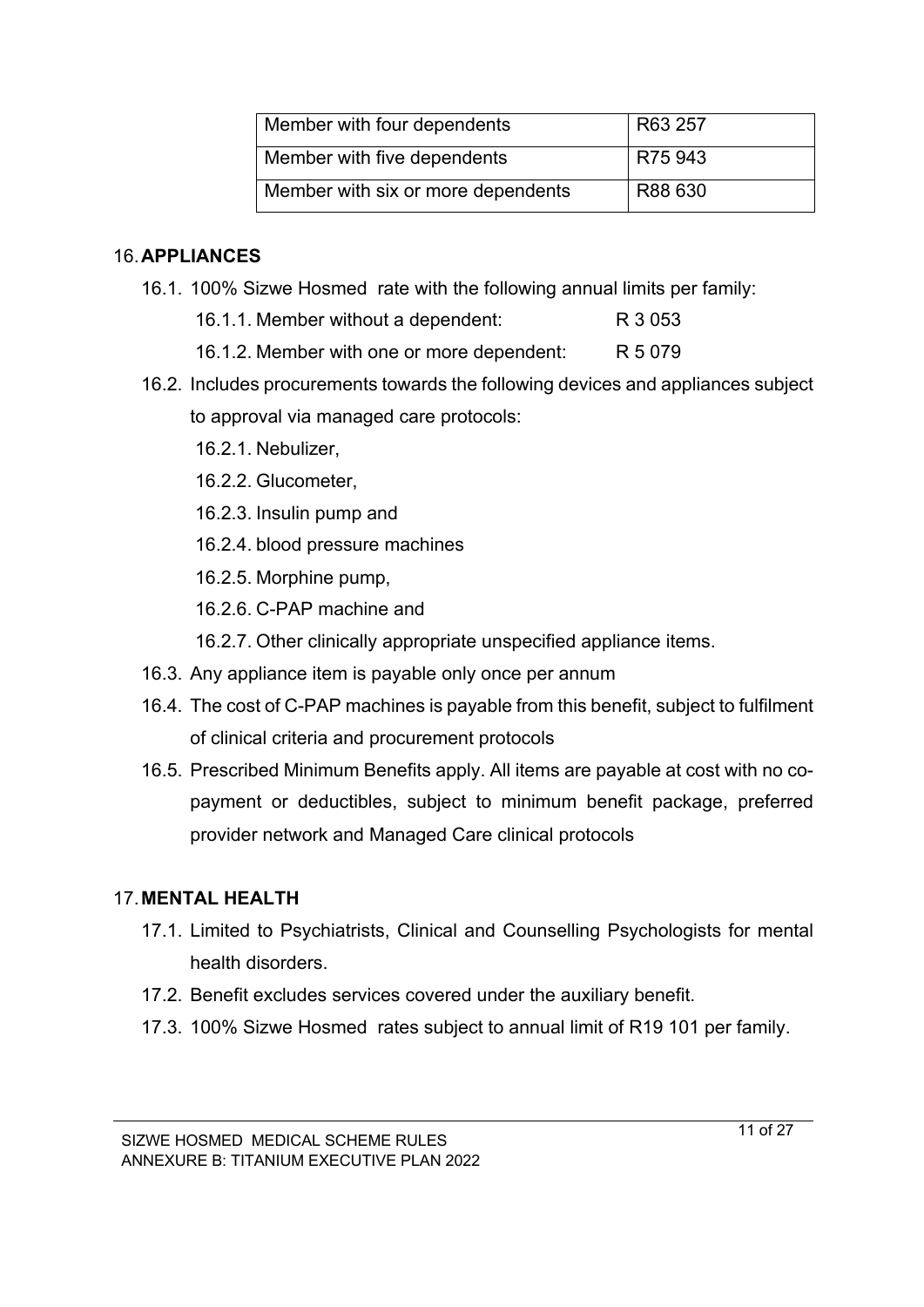- 17.4. All consultations in doctors' rooms are paid at 100% Sizwe Hosmed rates subject to the mental health limit.
- 17.5. All PMBs are payable at cost with no co-payments or deductibles, subject to the minimum benefit package and managed care clinical protocols.

### 18.**PREVENTATIVE CARE**

### 18.1. **Wellness consultations:**

18.1.1. Subject to a family limit of R1 696 per annum

### 18.2. **Wellness screening**

- 18.2.1. Includes the following tests:
	- 18.2.1.1. Blood sugar,
	- 18.2.1.2. Cholesterol,
	- 18.2.1.3. Blood pressure,
	- 18.2.1.4. Body Mass Index,
	- 18.2.1.5. HIV testing
- 18.2.2. One consultation visit in doctors' rooms
- 18.2.3. One screening test per beneficiary per annum covered
- 18.2.4. Limited to R 295 per beneficiary per annum at a Preferred Provider facility

## 18.3. **Other screening tests**

- 18.3.1. Cover limited to the following tests:
	- 18.3.1.1. Females:
		- 18.3.1.1.1. Mammogram every 2 years for women above age 40 years:
		- 18.3.1.1.2. Pap smear every 2 years for women above 21 years
	- 18.3.1.2. Males (above 40 years): Prostate-Specific Antigen test
		- 18.3.1.2.1. Limited to one test per beneficiary per annum
		- 18.3.1.2.2. Subject to family limit of R3 317 per annum

## 18.4. **Female Contraceptives**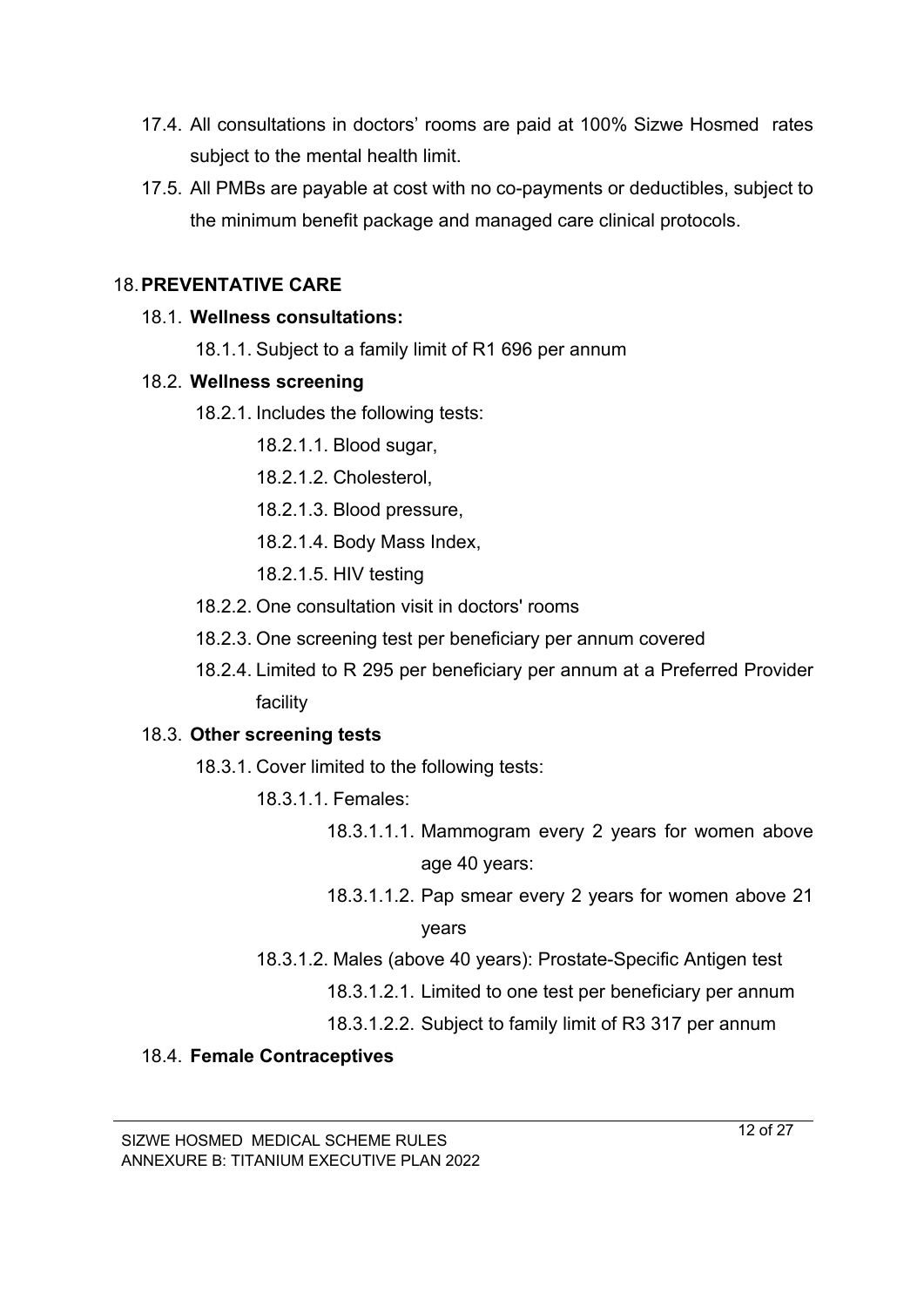18.4.1. Contraceptives limit of R3 021 per family per annum subject to Managed Care protocols and formulary

### 18.5. **Vaccinations**

- 18.5.1. Flu vaccine
- 18.5.2. Pneumococcal vaccine
- 18.5.3. Human Papilloma Virus (HPV) vaccine
	- 18.5.3.1. Immunisation for children six (6) years and younger,
		- 18.5.3.1.1. Immunization permitted will be in line with those provided by the Department of Health, subject to family wellness screening family limit

## 19.**OPTICAL**

- 19.1. All sub-limits and rules specified are subject to Optical Benefit Management Programme
- 19.2. One set of Spectacle Lenses and one set of Frames, or one set of Contact Lenses per beneficiary every two (2) years
- 19.3. Each beneficiary must choose either spectacles or contact lenses once every two (2) years
- 19.4. Eye test; one (1) test per beneficiary per twenty-four (24) months.

## 19.5. **Spectacles, Lenses and Frames**

19.5.1. 100% of Sizwe Hosmed rates for spectacles and lenses prescribed or supplied by a registered ophthalmologist, optometrist or supplementary optical practitioner

## 19.6. **Visual Examination**

19.6.1. If undertaken by a registered optometrist, shall be based on the Sizwe Hosmed rates. The benefit shall be 100% of the Sizwe Hosmed rate at the scheme's preferred provider network and shall be limited to one eye test per beneficiary per twenty-four (24) months

### 19.7. **Frames**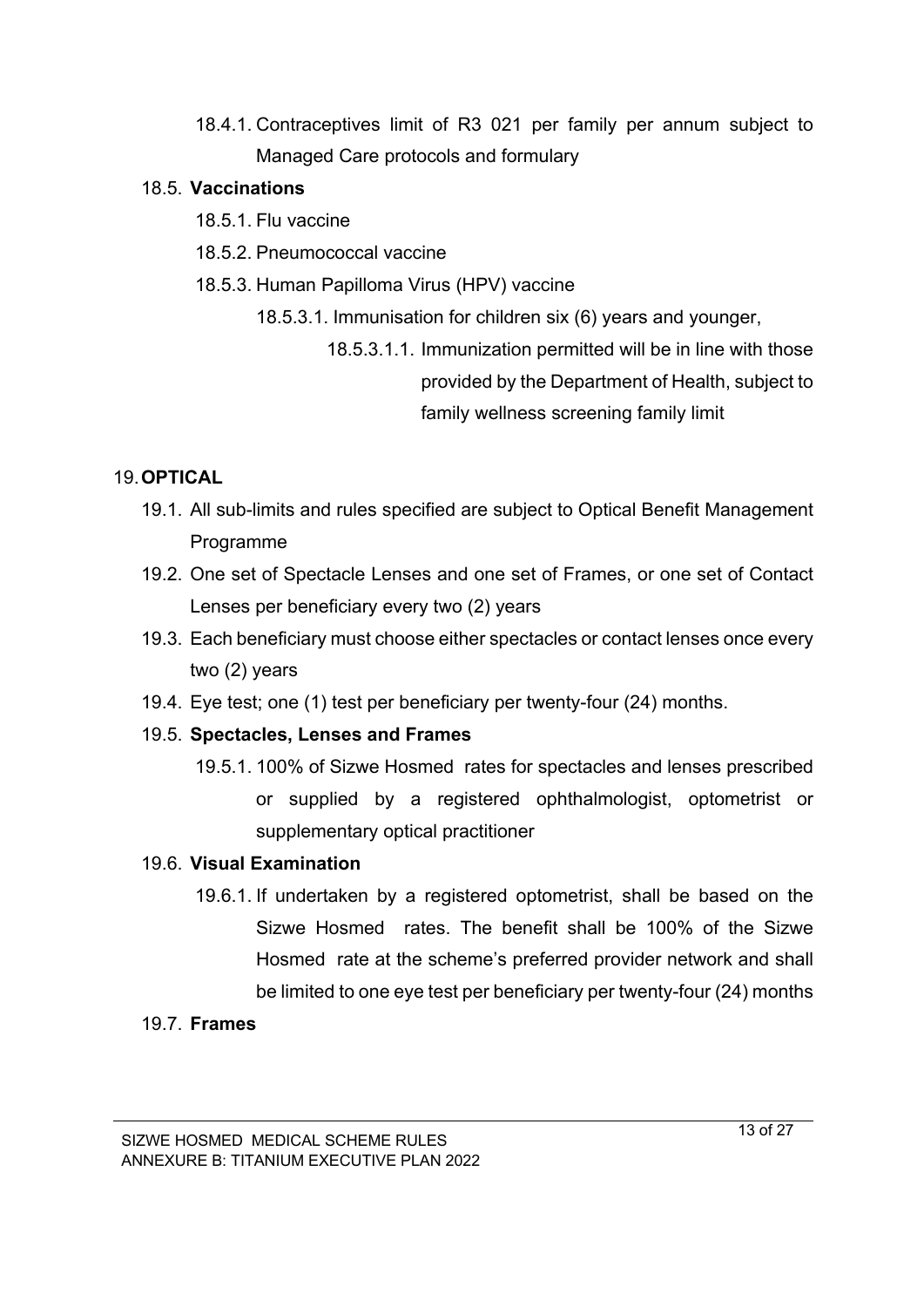- 19.7.1. Limited to one (1) pair per beneficiary per twenty-four-month period within the specified benefit. The difference, where applicable, is payable by the member directly to the supplier
- 19.7.2. The benefit is limited to one (1) pair of spectacles per beneficiary per twenty-four-month period, except where two spectacles are approved by the Fund in place of a pair of spectacles with bifocal or multi focal lenses, after clinical motivation by a registered optometrist or ophthalmologist to the Fund
- 19.7.3. The benefit is limited to the negotiated tariff with provider for glass lenses
- 19.7.4. The benefit for bifocal or multi focal lenses shall be limited to the cost of 65 mm, bifocal lenses with a reading segment of 28 mm.

### 19.8. **All Add-Ons**

- 19.8.1. Generic add on tints up to 35% and Generic add on coatings (hard coatings and anti-reflex coatings) up to the benefit limit.
- 19.8.2. Sunglasses and repairs to spectacles are excluded from benefits
- 19.8.3. Benefits shall not be granted for spectacles if a beneficiary has already received a benefit for contact lenses until twenty-four (24) months has lapsed since the last claim
- 19.8.4. Each claim for lenses/ frames must be submitted together with the lens prescription

### 19.9. **Contact Lenses**

- 19.9.1. Benefit payable and subject to the specified limit for Spectacles Lenses and frames described below.
- 19.9.2. 100% of the Scheme rate of clear contact lenses if prescribed by a registered optometrist or supplementary optical practitioner in accordance with the approved tariff for these service providers. Provided that:
	- 19.9.2.1. The application by a member be motivated by a recommendation from a registered optometrist or ophthalmologist that contact lenses are clinically essential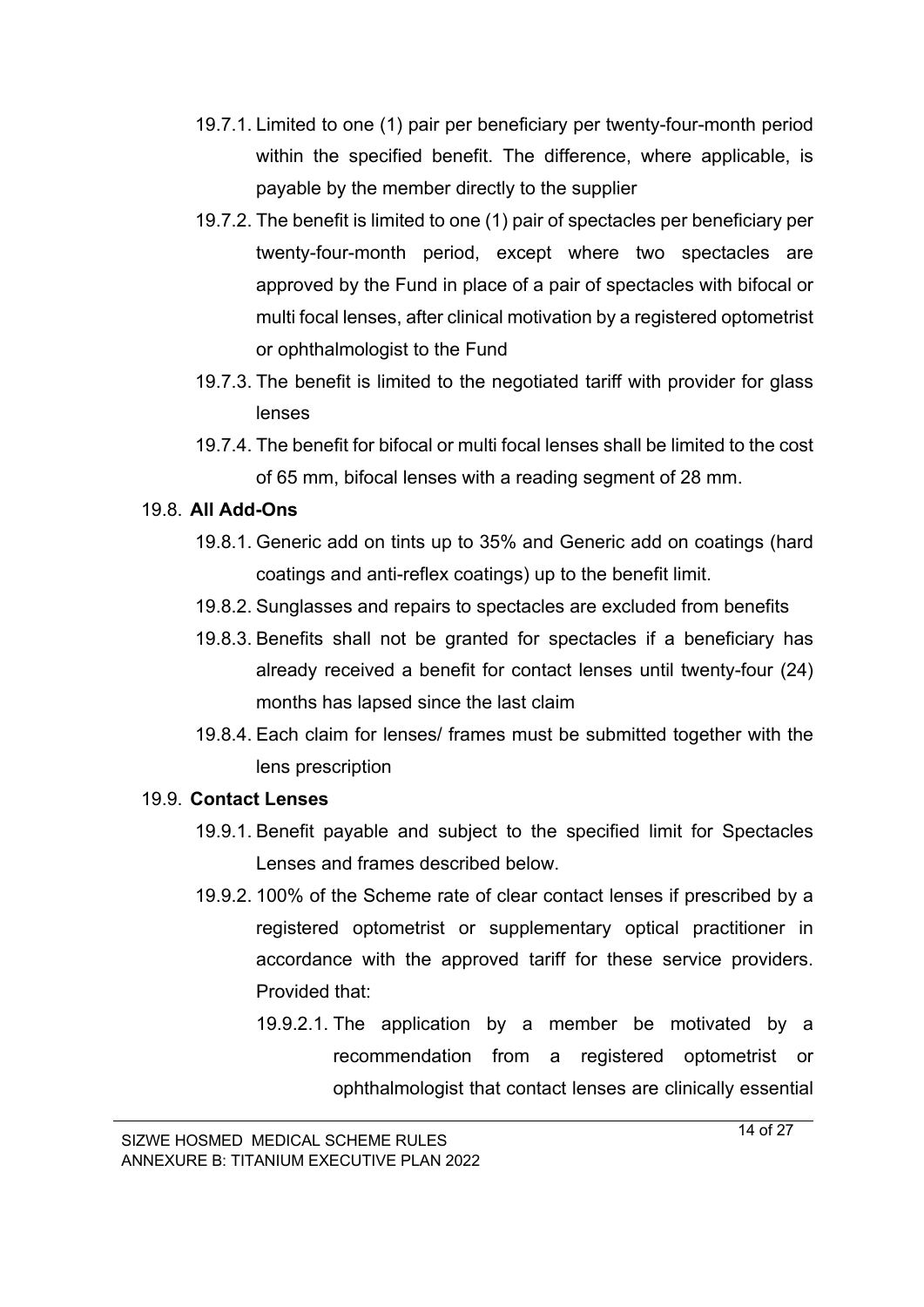as determined by the lens prescription on clinical/medical grounds and approved by the Fund

- 19.9.3. The benefit sub limit is limited to
	- 19.9.3.1. one (1) pair of permanent contact lenses per beneficiary per twenty-four (24) months period,
	- 19.9.3.2. twenty-four (24) pairs of monthly disposable contact lenses per twenty-four (24) month cycle or
	- 19.9.3.3. daily disposable contact lenses per beneficiary per twentyfour (24) month cycle.
	- 19.9.3.4. Additional benefits may be approved on medical/clinical grounds if approved by the Fund.
- 19.9.4. In cases where contact lenses are not clinically essential and worn at the election of the member, the benefit shall be limited to the equivalent of two single vision glass lenses of 65 mm and a sphere of 2 dioptres plus the benefit amount of the frame, plus the cost of a refraction as a combined benefit.
- 19.9.5. Benefit shall not be granted for contact lenses if a beneficiary has already received a pair of spectacles in a given twenty-four (24) month period.
- 19.9.6. Contact lens cleaning materials are excluded from benefits

### 19.10. **Spectacles Lenses and Frames Combined Limit**

19.10.1. The benefits have limits per member per family of 100% Sizwe Hosmed tariff

| <b>Benefit Description</b> | Limit per Beneficiary |
|----------------------------|-----------------------|
| <b>Frames</b>              | R <sub>1</sub> 216    |
| <b>Single Focus Lenses</b> | R202 per lens         |
| <b>Bi-focal Lenses</b>     | R438 per lens         |
| <b>Multi-focal lenses</b>  | R804 per lens         |
| <b>Contact Lenses</b>      | R <sub>1</sub> 984    |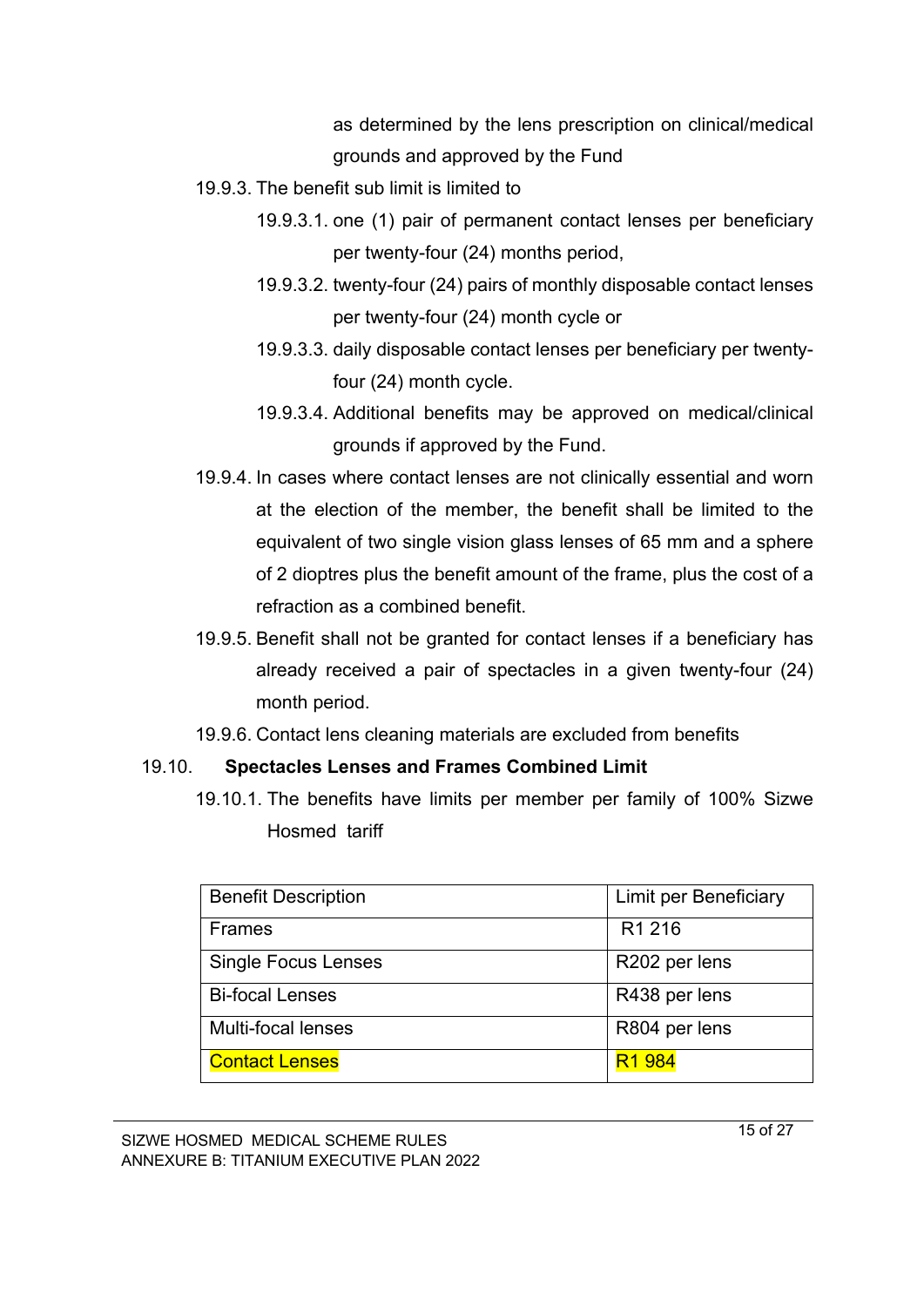- 19.10.2. Frames 100% of the Sizwe Hosmed rate
- 19.10.3. Lens additions subject to benefit cycle limit

#### 20.**DENTISTRY**

Dentistry benefits are subject to the Dental Benefit Management program. Benefits are subject to managed care protocols and managed care interventions which may include the requirement of treatment plans and/or radiographs prior to benefit application. Fund exclusions apply to dental benefits. Refer to Annexure C for a detailed list of Fund exclusions.

Radiology and pathology are subject to the conditions and limits stipulated hereunder and in paragraphs E.11 and E.12 respectively.

### 20.1. **Conservative dentistry**

100% of the Sizwe Hosmed rates subject to managed care protocols

- 20.1.1. Consultations:
	- 20.1.1.1. two (2) annual check-ups per beneficiary (once in six (6) months)
	- 20.1.1.2. X-rays
		- 20.1.1.2.1. Intra-oral: subject to managed care protocols
		- 20.1.1.2.2. Extra-oral: one (1) per beneficiary in a three (3) year period
	- 20.1.1.3. Preventative Care: two (2) annual scale and polish treatments per beneficiary (once in 6 months)
	- 20.1.1.4. Benefit for fissure sealants is limited to beneficiaries younger than 16 years of age
	- 20.1.1.5. Benefit for fluoride is limited to beneficiaries from age 5 and younger than 13 years of age.
	- 20.1.1.6. Fillings: once per tooth in 720 days
	- 20.1.1.7. Extractions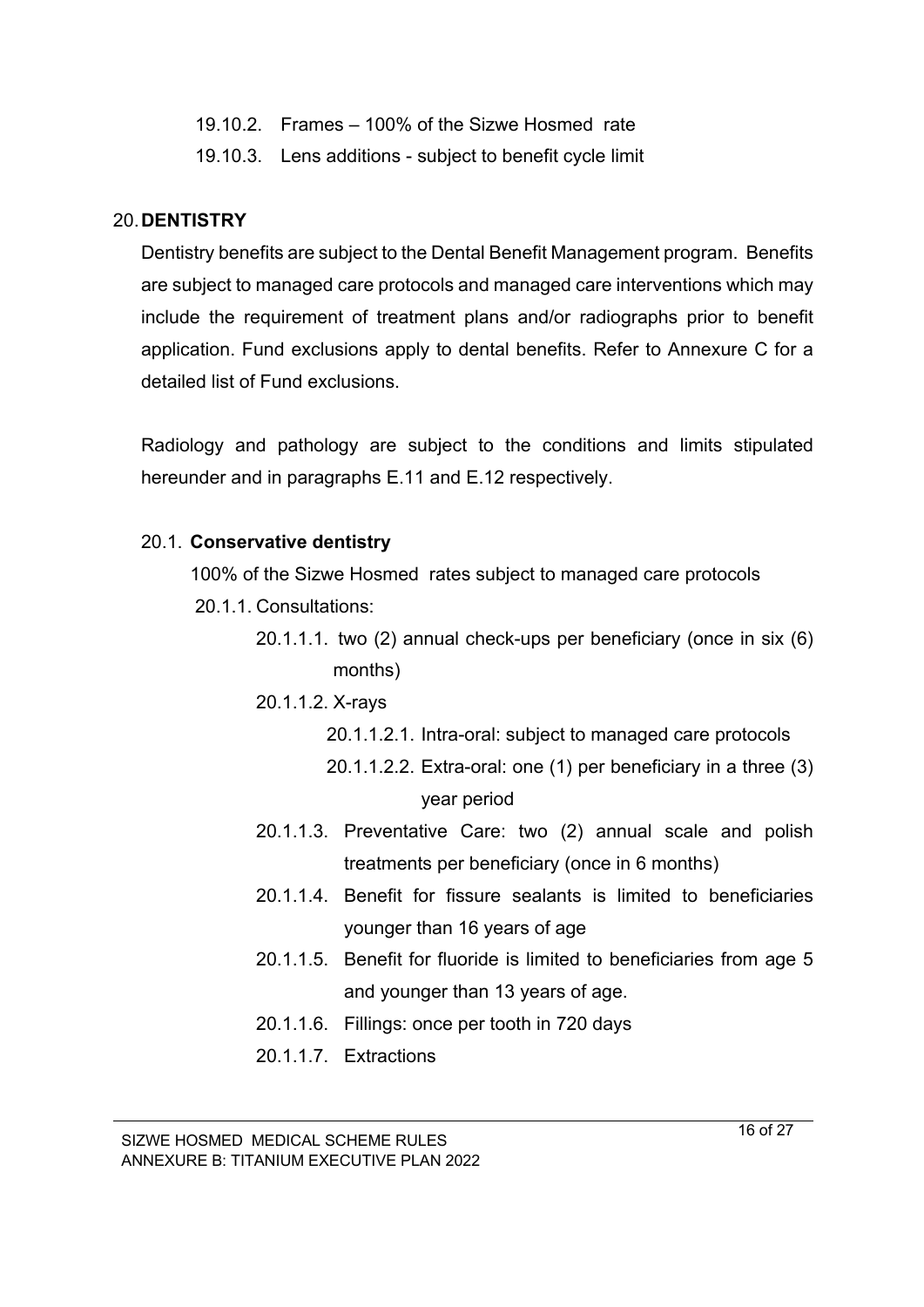- 20.1.1.8. Root canal treatment: Benefit is subject to managed care protocols. Excluding wisdom teeth (3rd molars) and primary (milk) teeth.
- 20.1.1.9. Plastic dentures:
- 20.1.1.10. 1 set of plastic dentures, full or partial (an upper and a lower) per beneficiary in a 4-year period

#### 20.2. **Specialised Dentistry**

100% of the Sizwe Hosmed rates subject to managed care protocols. Orthodontic treatment is subject to pre-authorisation (where indicated) and managed care protocols. If authorisation is obtained after the procedure or treatment has been done, a 20% co-payment will apply to all related claims.

- 20.2.1. Partial chrome cobalt frame dentures and associated laboratory costs:
	- 20.2.1.1. 2 partial frames (an upper and a lower) per beneficiary in a 5-year period, limited to 2 family members per annum
- 20.2.2. Crowns and bridges and associated laboratory costs:
	- 20.2.2.1. Pre-authorisation is required.
	- 20.2.2.2. 3 crowns per family per year
	- 20.2.2.3. Once per tooth in a 5-year period
	- 20.2.2.4. Subject to managed care protocols
- 20.2.3. Implants and associated laboratory costs:
	- 20.2.3.1. Pre-authorisation is required.
	- 20.2.3.2. 2 Implants per beneficiary per annum over a period of 5 years
	- 20.2.3.3. Cost of implant component is limited to R 5 175 per implant
- 20.2.4. Orthodontics and associated laboratory costs:
	- 20.2.4.1. Pre-authorisation is required.
	- 20.2.4.2. Benefit for fixed comprehensive treatment is limited to individuals from age 9 to younger than 18 years of age.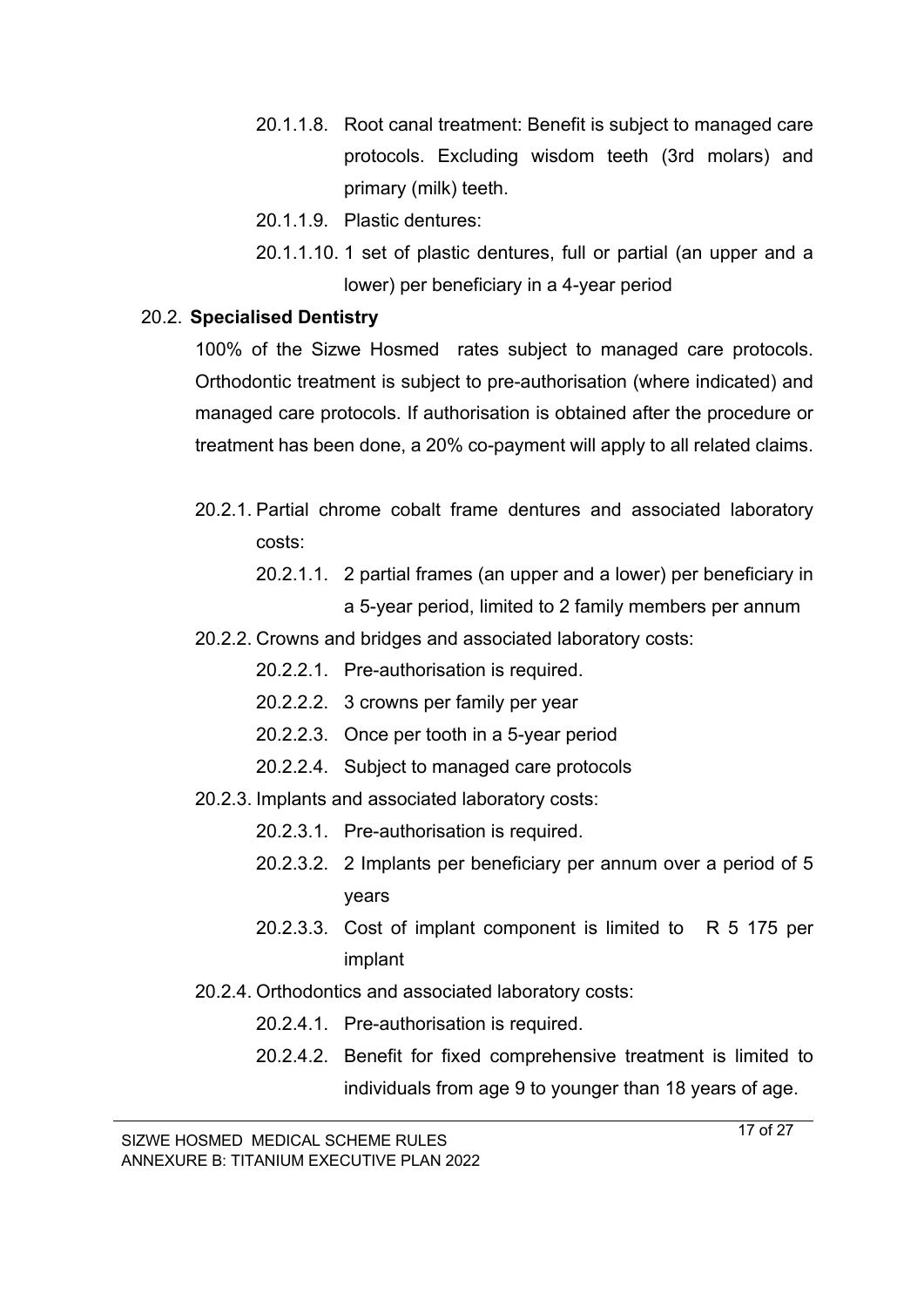- 20.2.5. Periodontics:
	- 20.2.5.1. Pre-authorisation is required.
	- 20.2.5.2. Subject to registration on the Periodontal Programme
	- 20.2.5.3. Limited to conservative, non-surgical therapy only (root planning)
- 20.2.6. Maxillo-facial surgery and oral pathology in the dental chair
	- 20.2.6.1. 100% of the Sizwe Hosmed rate, subject to managed care protocols
	- 20.2.6.2. Benefit for Temporo-Mandibular Joint (TMJ) therapy is limited to non-surgical intervention/treatments.
	- 20.2.6.3. The claims for oral pathology procedures (cysts and biopsies, the surgical treatment of tumours of the jaw and soft tissue tumours) will only be covered if supported by a laboratory report that confirms diagnosis.

#### 20.3. **Dental hospitalisation**

20.3.1. In-hospital treatment:

- 20.3.1.1. Pre-authorisation is required, subject to managed care protocols.
- 20.3.1.2. A co-payment of R1 000 per hospital admission applies, if a member opts to go to a day clinic (discipline 76/77) instead of a hospital (discipline 57/58), subject to the availability of a day clinic in his demographic area.
- 20.3.1.3. No funding will be granted without pre-authorisation except in the case of an emergency. If authorisation is obtained after the procedure has been done, a 20% copayment will be applied on the hospital account.
- 20.3.1.4. General anaesthetic benefits are available for children under the age of 5 years for extensive dental treatment.
- 20.3.1.5. General anaesthetic benefits are available for the removal of impacted teeth.
- 20.3.1.6. Inhalation sedation in dental rooms: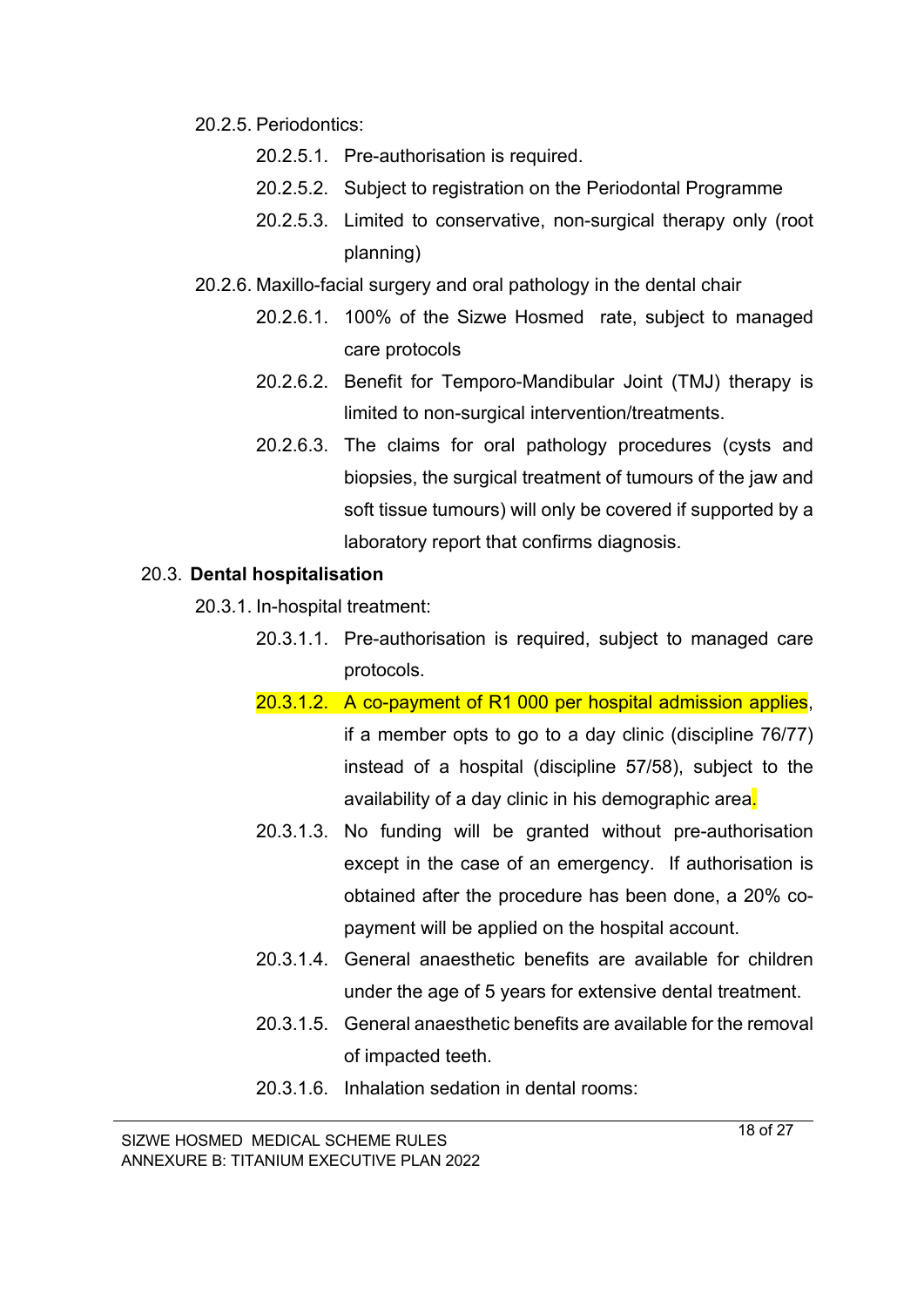- 20.3.1.6.1. 100% of the Sizwe Hosmed rate; subject to managed care protocols
- 20.3.1.6.2. Moderate/deep sedation in dental rooms:

20.3.1.6.3. 100% of the Sizwe Hosmed rate; subject to preauthorisation and managed care protocols.

20.3.1.6.4. Limited to extensive dental treatment

## 21.**HEARING AIDS**

- 21.1. 100% Sizwe Hosmed rates subject to an annual limit of R20 786 per family subject to pre-authorisation;
- 21.2. Only one hearing unit (one per ear) per beneficiary every three (3) years from date of acquisition.

## 22.**ACQUIRED IMMUNE DEFICIENCY SYNDROME (HIV/AIDS)**

22.1. Refer to paragraph 2.15

## 23.**AMBULANCE SERVICES**

- 23.1. 100% cost as authorized by the contracted service provider
- 23.2. Authorisation for emergency transportation should be obtained within 24 hours
- 23.3. If services are not pre-authorised through the preferred provider, claims will not qualify for payment.

## 24.**NON-MOTORISED WHEELCHAIRS**

- 24.1. 100% Sizwe Hosmed rate with the following annual limit per family: 24.1.1. Member with or without dependents: R 5 068
- 24.2. Any wheelchair is payable only once every 4 years, subject to the limits as stipulated above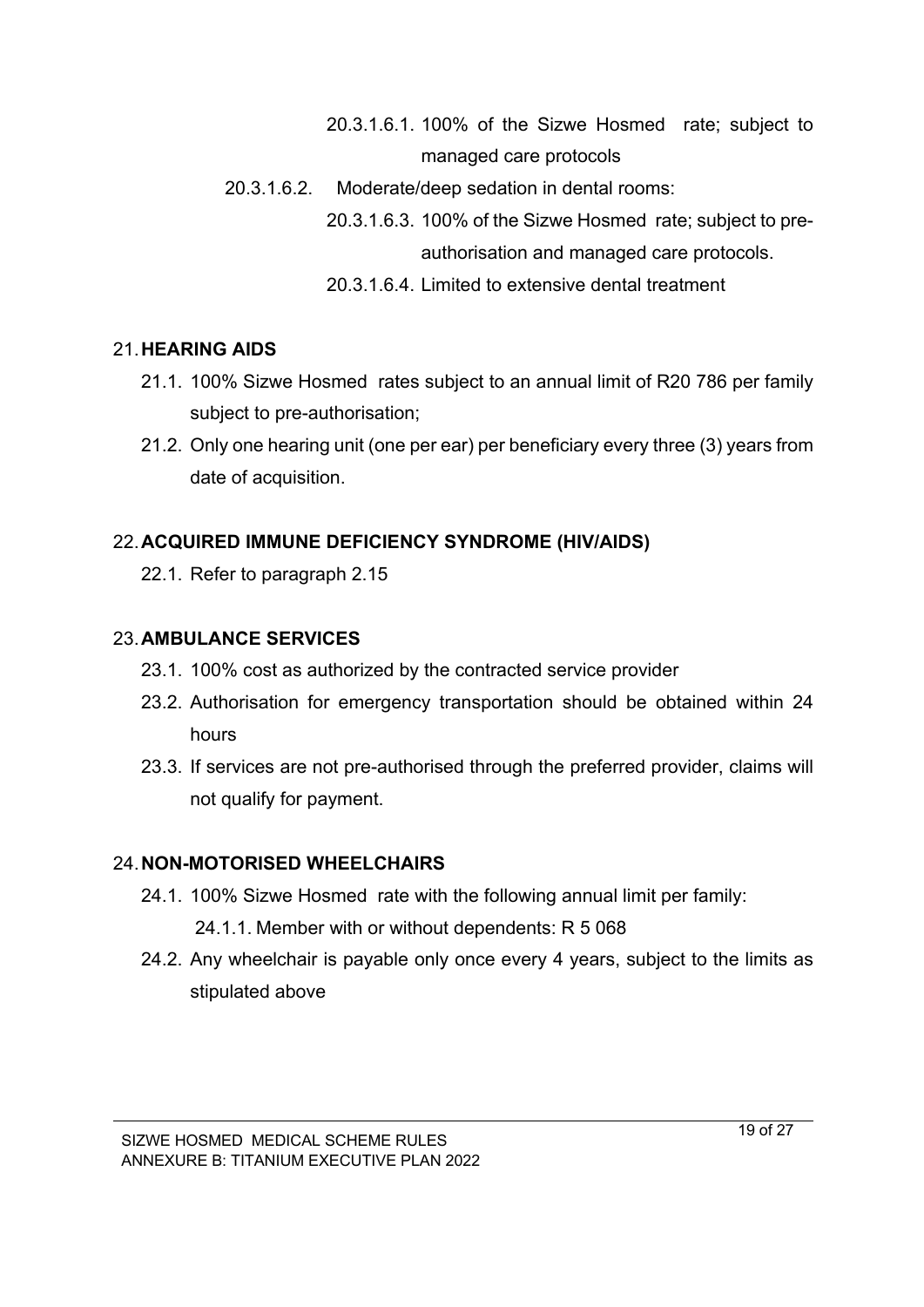## **E. IN-HOSPITAL BENEFITS**

### 1. **HOSPITALISATION FOR PRESCRIBED MINIMUM BENEFITS**

- 1.1. PMBs consist of the provision of the diagnosis, treatment and care costs of:
	- 1.1.1. The Diagnostic and Treatment Pairs and
	- 1.1.2. Any emergency medical condition
- 1.2. The level of health care provided in the state sector shall be used as the benchmark when determining PMB level of care.
- 1.3. The interpretation of the PMBs shall follow the predominant Public Hospital practice, as outlined in the relevant provincial or national public hospital clinical protocols, where these exist.
- 1.4. PMBs are subject to Pre-authorisation, Minimum Benefit Package, Designated Service Providers (DSP) and Treatment Protocols;
- 1.5. PMBs are covered in accordance with the provisions of Regulations 8 of the Medical Schemes Act;
- 1.6. Care Plans (Chronic Treatment Plans) Benefit
	- 1.6.1. Follow up treatment plan benefit for chronic PMB conditions; these include follow up consultations, pathology tests and specialised tests relevant to specific PMB conditions as stipulated in paragraph E.1 but excluding additional PMBs (Depression and HRT). The benefit is subject to the number of consultations, and tests as per the schemes funding rules and protocols.

## **2. APPLICABLE CONDITIONS**

- 2.1. Hospitalisation Benefits are subject to pre-authorisation; A co-payment of R1 500 is applicable if no authorization is obtained prior to admission except for emergencies.
- 2.2. 100% of negotiated tariff for accommodation in general ward, high care ward and intensive care unit
- 2.3. 100% of negotiated tariff for theatre fees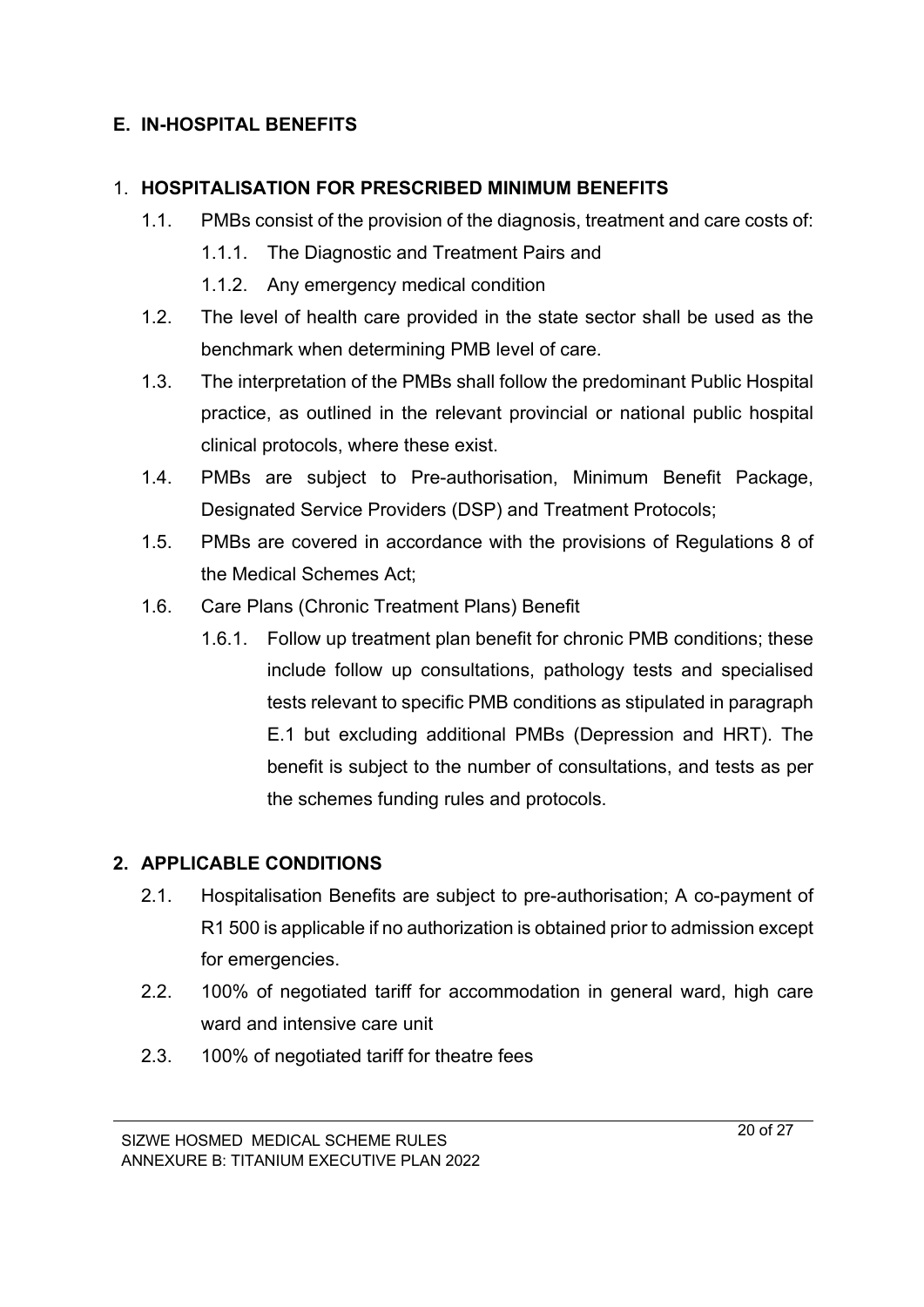- 2.4. 100% of negotiated tariff for medicines, materials and hospital equipment and the transport of blood
- 2.5. A further 200% of the Sizwe Hosmed negotiated tariff is payable for the Titanium Executive Plan that covers the difference between the Sizwe Hosmed negotiated tariff and the amount charged by registered medical practitioners and hospital facilities for hospitalisation and surgical procedures only. This benefit must be applied for within 3 months of the date of medical services.
- 2.6. Medicines given to a patient to take home limited to a supply of seven (7) days only
- 2.7. Overall hospital benefit includes rehabilitation and sub-acute

## **3. ANNUAL LIMIT**

## 3.1. **Private Hospitals**

- 3.1.1. Prescribed Minimum Benefit subject to Pre-authorisation, and Treatment Protocols.
- 3.1.2. Benefits have no limits but are subject to managed care protocols and exclusions as per Annexure C of the Scheme rules.
- 3.1.3. 100% cost for all PMB's where negotiated rate is not applicable

## 3.2. **Private Hospitals – Outpatient Care**

- 3.2.1. 100% Sizwe Hosmed rate for outpatient services, materials and medicines at negotiated tariffs.
- 3.2.2. 100% cost for all PMBs where negotiated rate is not applicable

## 3.3. **Alternatives to Hospitalisation**

- 3.3.1. Subject to the hospital benefit management programme, disease management programme and the conditions and limits, where applicable;
- 3.3.2. 100% of negotiated rates for all service rendered by registered step-down nursing facilities and rehabilitation centres;
- 3.3.3. Hospice at 100% of cost.
- 3.3.4. 100% cost for all PMB's when negotiated rate is not applicable.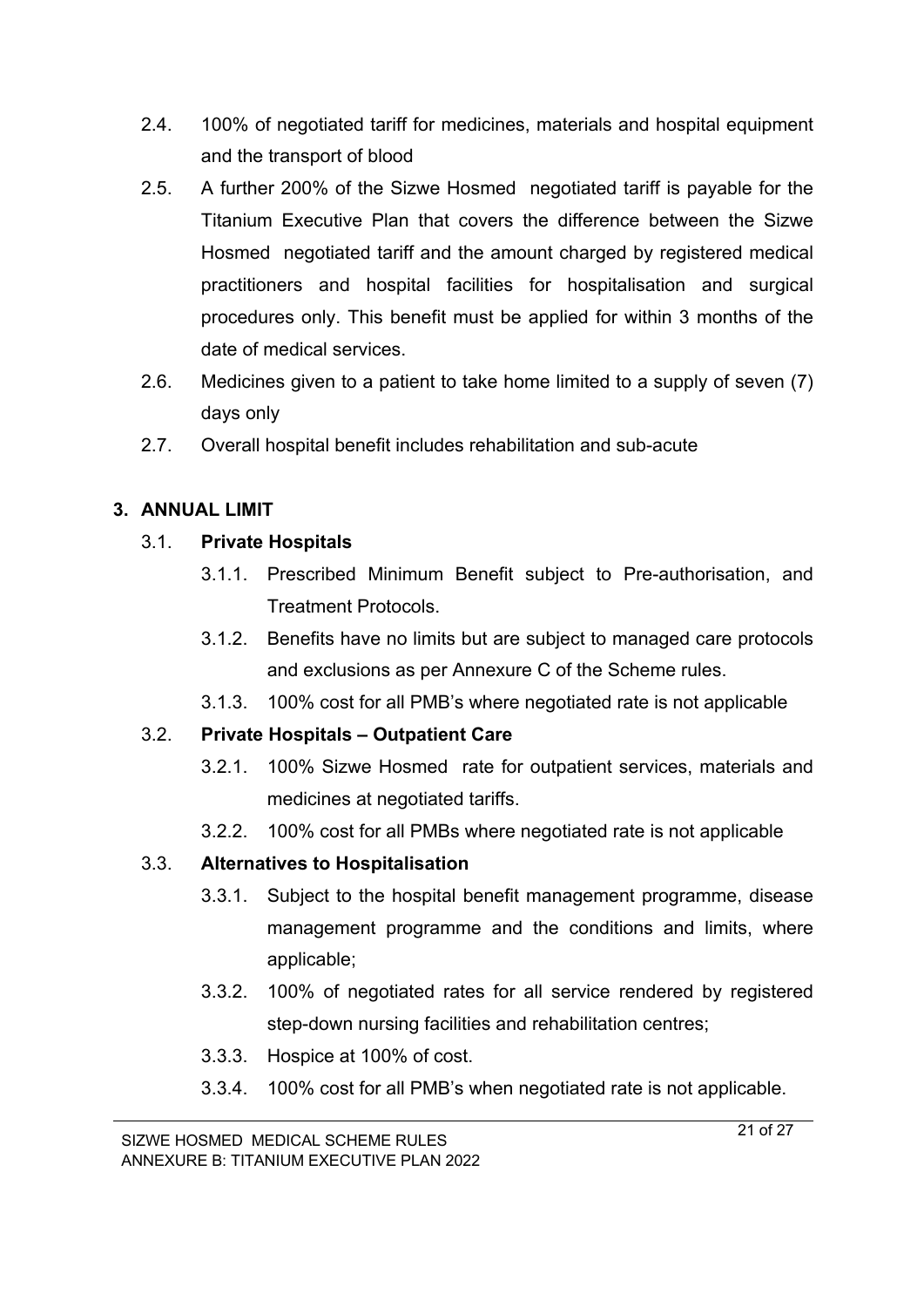3.3.5. 100% Sizwe Hosmed rates for all services rendered under Home Care in lieu of Hospitalisation subject to Managed Care protocols and preferred provider arrangements.

### **4. IN- HOSPITAL GENERAL PRACTITIONERS**

- 4.1. Subject to the Hospital Benefit Management Programme
- 4.2. 100% of Sizwe Hosmed rate for consultations and visits by General Practitioners in Hospital.

### **5. IN – HOSPITAL MEDICAL SPECIALISTS**

- 5.1. Subject to the Hospital Benefit Management Programme
- 5.2. 100% of the Sizwe Hosmed rate for consultations and visits by Medical Specialists in Hospital.

## **6. IN – HOSPITAL AUXILIARY SERVICES AND PHYSIOTHERAPY**

### 6.1. **Auxiliary Services:**

- 6.1.1. Limited to the following: dietician, speech therapy, occupational therapy,
- 6.1.2. Subject to PMB, clinical protocols and pre-authorisation;
- 6.1.3. 100% Sizwe Hosmed rates whilst hospitalised

### 6.2.**Physiotherapy:**

6.2.1. 100% Sizwe Hosmed rates whilst hospitalised, subject to managed care protocols

## **7. MATERNITY**

## 7.1. **Hospitalisation (Private Hospitals)**

- 7.1.1. Subject to the hospital benefit management programme and to the disease management programme and to the conditions and annual limits stipulated
- 7.1.2. 100% of cost for accommodation at general ward rates, theatre fees, labour ward fees, drugs, dressings, medicines and materials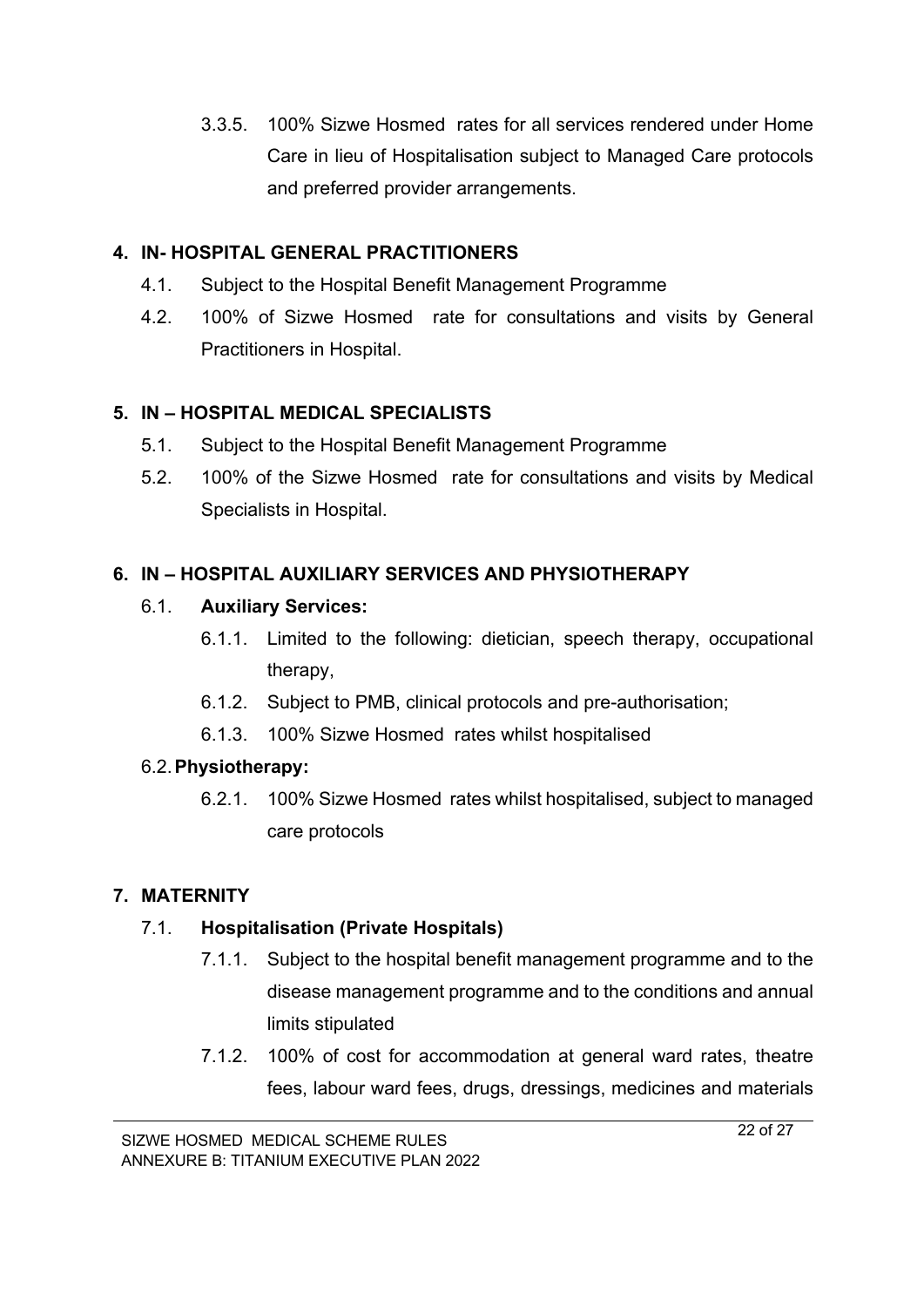in a private hospital and 100% of the cost for drugs, dressings, medicines and materials supplied by a midwife.

7.1.3. Confinement is covered at 100% of cost as a PMB.

## 7.2. **Delivery**

7.2.1. 100% of the cost for the delivery by a general practitioner, medical specialist or midwife and materials supplied.

## 7.3. **Post-Natal Services and Midwifery**

- 7.3.1. Subject to the hospital or maternity benefit management programme and to the disease management programme
- 7.3.2. 100% of the Sizwe Hosmed rate for post-natal care by a midwife or as an alternative to hospitalisation.

# **8. BLOOD TRANSFUSIONS AND BLOOD REPLACEMENT PRODUCTS:**

8.1.100% Sizwe Hosmed rates of blood transfusions and blood replacement products, limited to PMBs.

## **9. PROSTHESIS**

- 9.1. Subject to pre-authorisation, treatment protocols and Prescribed Minimum **Benefits**
- 9.2. Surgical and non-surgical: 100% of the cost of prosthesis subject to an annual limit of R65 052 per family within hospital limit as stipulated

## 9.3. **Internal Prosthesis**

- 9.3.1. Joints hip and knee (partial and total)
	- 9.3.1.1. Only one prosthesis and only one joint per beneficiary per cycle
- 9.3.2. Spine –two (2) levels per year done in one procedure
- 9.3.3. Cardiac (Pacemaker, internal defibrillators, grafts, valves)
	- 9.3.3.1. Subject to benefits and PMB protocols apply

## 9.4. **External Prosthesis**

9.4.1. Subject to benefit limit and PMB protocols apply

## 9.5. **Stents**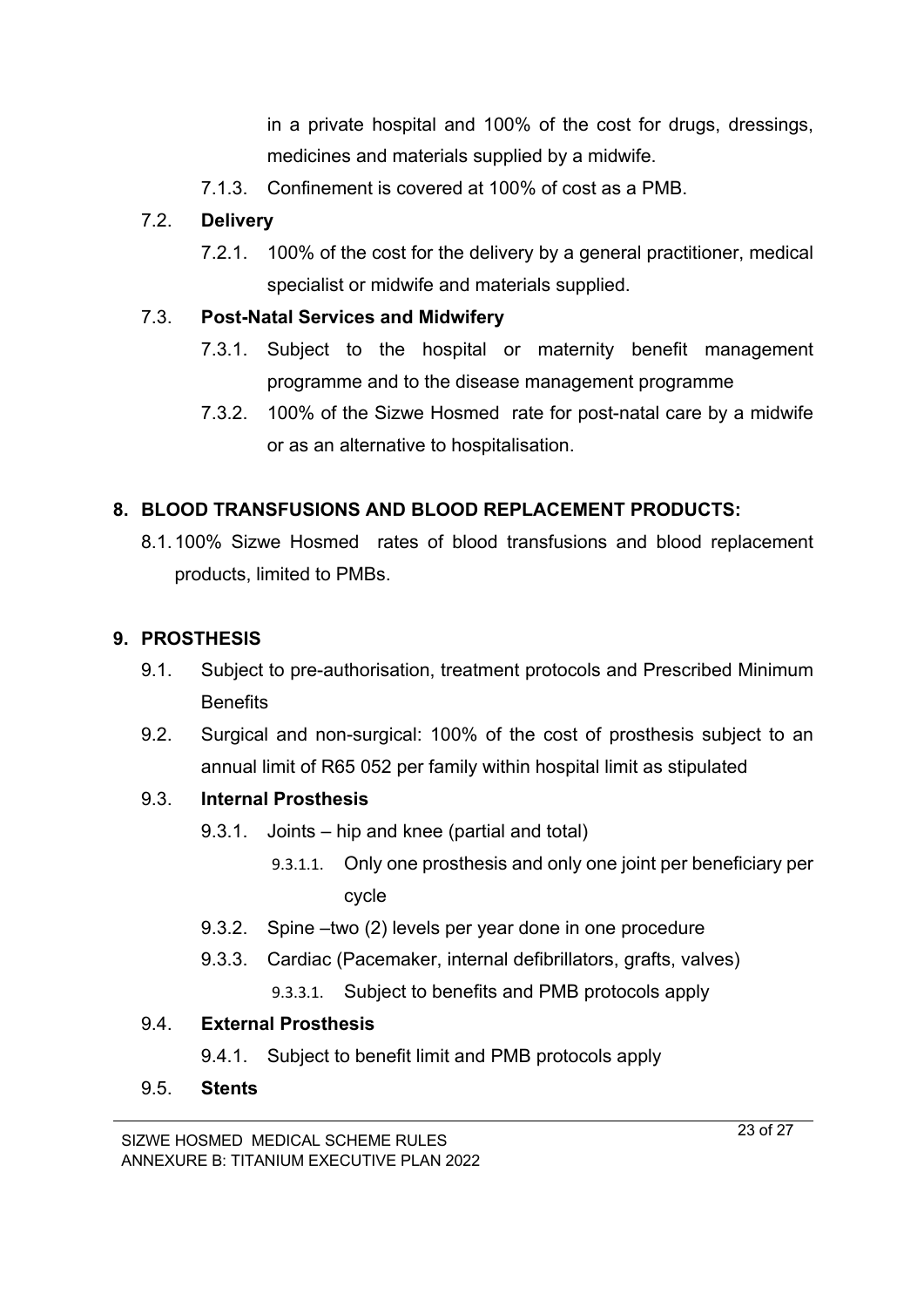- 9.5.1. Vascular stents two stents per family per annum
- 9.5.2. Cardiac stents three stents per family per annum

### 9.6. **Other**

9.6.1. Subject to benefit limit and PMB protocols apply

### **10.ONCOLOGY**

- 10.1. Oncology benefits subject to Pre-authorisation, Prescribed Minimum Benefits and Treatment Protocols.
- 10.2. 100% of the Sizwe Hosmed rate for consultations, visits, treatment, specialised radiology medication and 100% of the costs of materials used in radiotherapy and chemotherapy subject to Manged Care Protocols.
- 10.3. Benefit will pay at 80% of costs above R650 000 per beneficiary per year.

## **11.RADIOLOGY AND RADIOGRAPHY**

11.1. Subject to benefit limit and PMB protocols apply

### 11.2. **General Radiology**

11.2.1. 100% Sizwe Hosmed rates for general diagnostic radiology from hospital benefit subject to clinical protocols

## 11.3. **Specialised Radiology**

11.3.1. (MRI/CAT scan/Angiogram) subject to the overall combined in and out of hospital limit of R43 138 per family per annum, preauthorisation and managed care protocols.

## 11.4. **Interventional Radiology**

11.4.1. Within hospital benefit, subject to pre-authorisation and managed care protocols

## **12.PATHOLOGY**

- 12.1. Subject to the Hospital Benefit Management Programme and to the Disease Management Programme.
- 12.2. 100% of the Sizwe Hosmed rates for tests performed by a general practitioner or medical specialist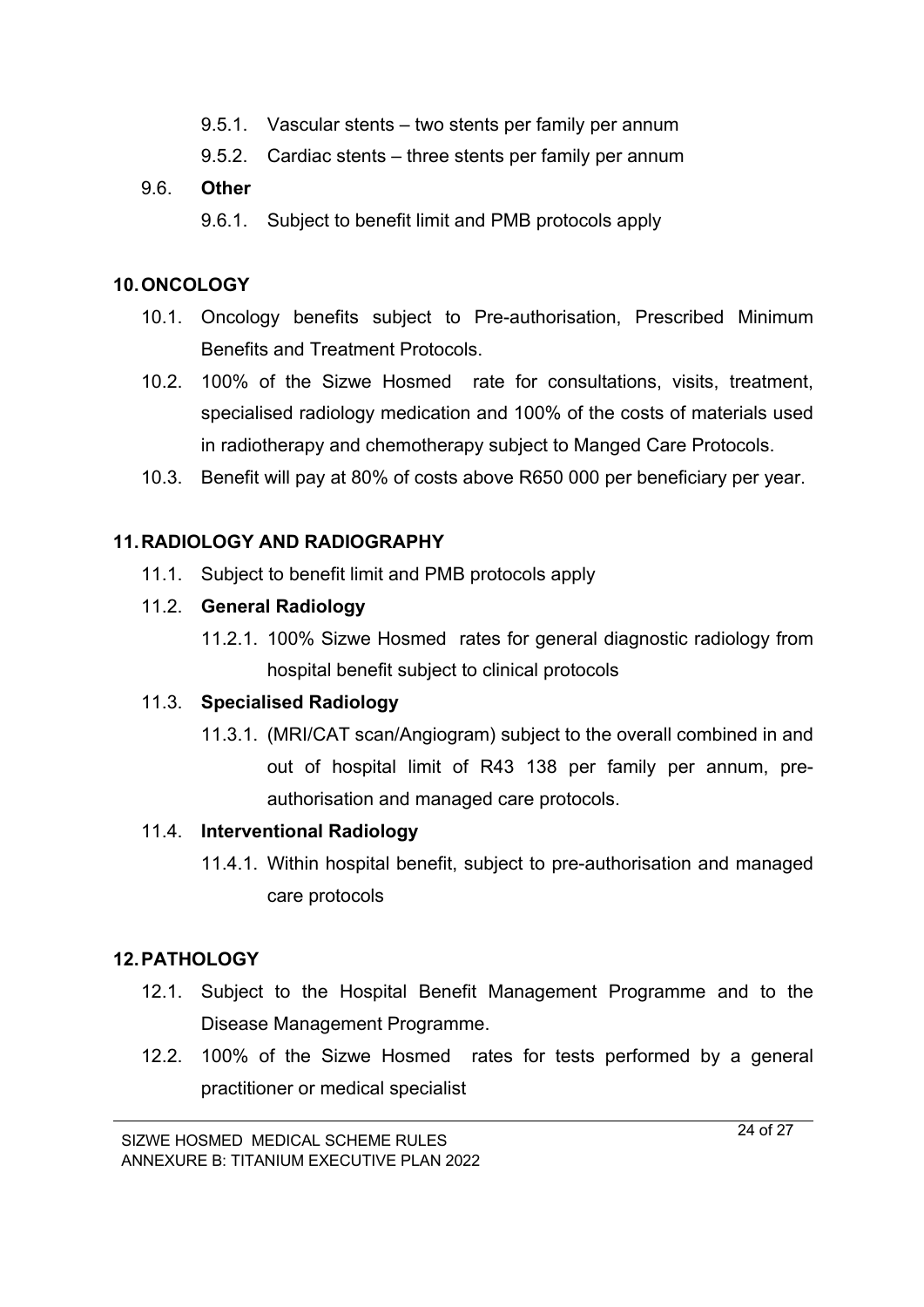12.3. Pathology tests required for Acquired Immune Deficiency Syndrome fall within the limit as stipulated under section 2.15.

## **13.MENTAL HEALTH**

### 13.1. **Psychiatry Hospitalisation**

- 13.1.1. Limited to 21 days per beneficiary per annum. This benefit includes psychiatrist consultations and 6 in-hospital consultations by clinical psychologist – subject to PMBs.
- 13.1.2. Subject to available benefits of R48 300 per member per admission at R2 300 per day
- 13.1.3. Four (4) additional out of hospitals visits/ consultations in lieu of hospitalisation are allowed subject to managed care protocols

### 13.2. **Alcoholism, Drug Addiction, Narcotism**

- 13.2.1. Prescribed Minimum Benefits subject to Pre-Authorisation, and treatment protocols.
- 13.2.2. Only 3 days withdrawal treatment and up to 21 days admission for rehabilitation at an appropriate facility.

## **14.ORGAN TRANSPLANT AND RENAL DIALYSIS**

### 14.1. **Renal Dialysis**

14.1.1. Benefit is restricted to the requirements set out in the Prescribed Minimum Benefits at a designated service provider.

### 14.2. **Organ Transplant**

- 14.2.1. Subject to PMBs, 100% of the Sizwe Hosmed rates of organ or transplantation thereof and cost of postoperative anti-rejection medicines required by the recipient;
- 14.2.2. Harvesting, transporting and donor fees are covered as part of PMB, even where a donor is not a Sizwe Hosmed member;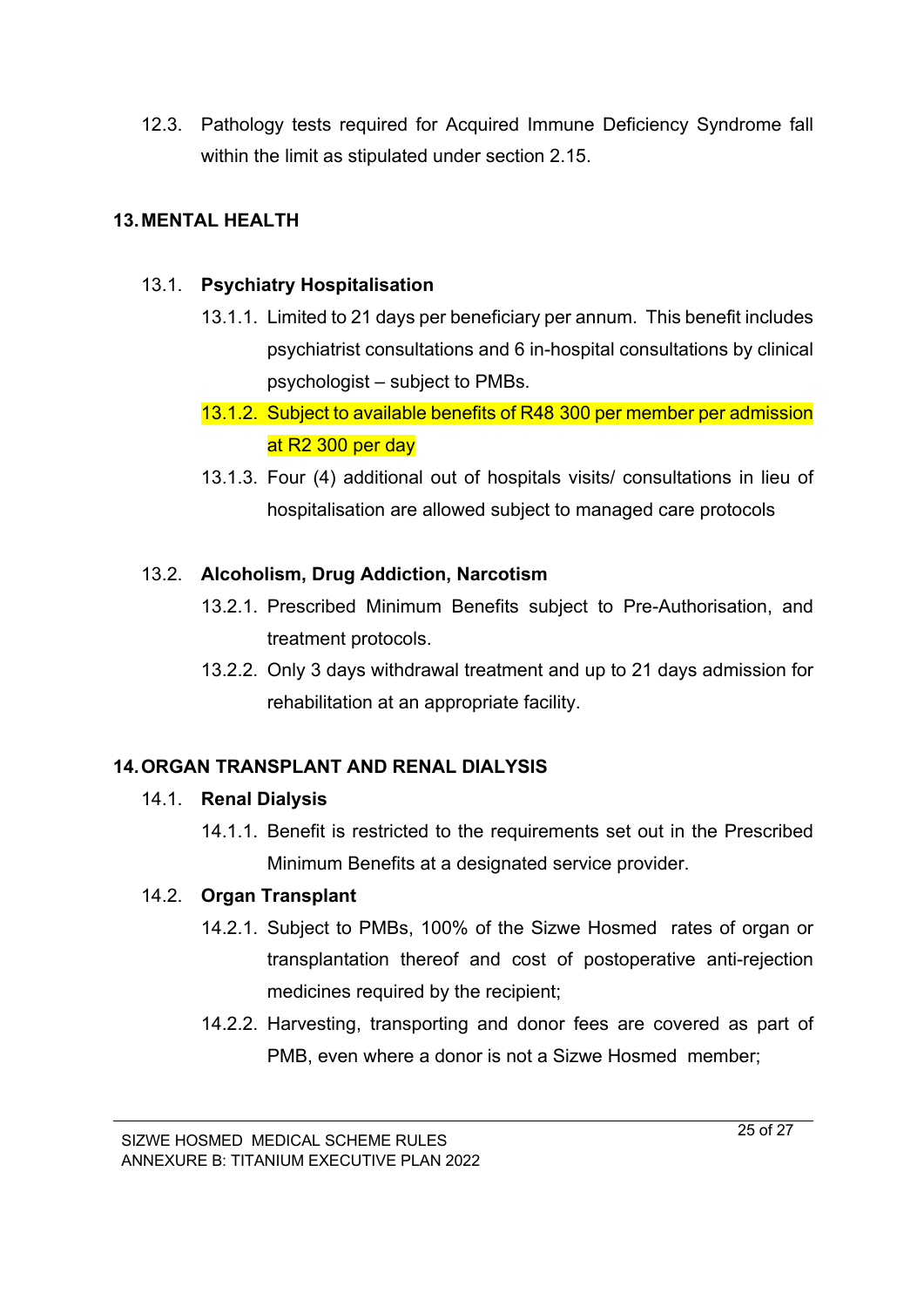- 14.2.3. Coverage for post-transplant complications beyond three months of surgery limited to the recipient;
- 14.2.4. Only donors and organs from within the Republic of South Africa will be covered;
- 14.2.5. Transplant Prescribed Minimum Benefits subject to Preauthorisation, Minimum Benefit Package, treatment protocols and Designated Service Providers.

# **15.HUMAN IMMUNODIFFICIENCY VIRUS AND ACQUIRED IMMUNE DEFICIENCY SYNDROME (HIV/AIDS)**

- 15.1. HIV/Aids as a PMB benefit is subjected to a Disease management program that the beneficiaries in need are encouraged to enrol for. In the event of hospitalisation for HIV/AIDS, Sizwe Hosmed Medical Fund will apply the scheme rules as per rule 2.3;
- 15.2. Sizwe Hosmed Medical Fund will pay the cost in full, subject to treatment protocols for any accredited provider of the services;
- 15.3. Benefits include counselling, prescribed medication, pathology tests and relevant consultations.

## **16.LIMITATIONS ON SPECIFIED TREATMENT AND SICKNESS CONDITIONS**

16.1. Notwithstanding the provisions of the paragraphs above the benefit for services provided in terms of the Rules in respect of the undernoted specified treatment or sickness conditions will (unless stipulated otherwise below) be given at the percentage stipulated in the relevant paragraphs of the lower of the cost or the Sizwe Hosmed rates subject to the limitations set down in the relevant paragraphs below:

## 16.2. **Refractive Surgery Including Radial Keratotomy**

16.2.1. 100% of Sizwe Hosmed rate – a limit of R 19 899 per family per annum

## **F. EXCLUSIONS**